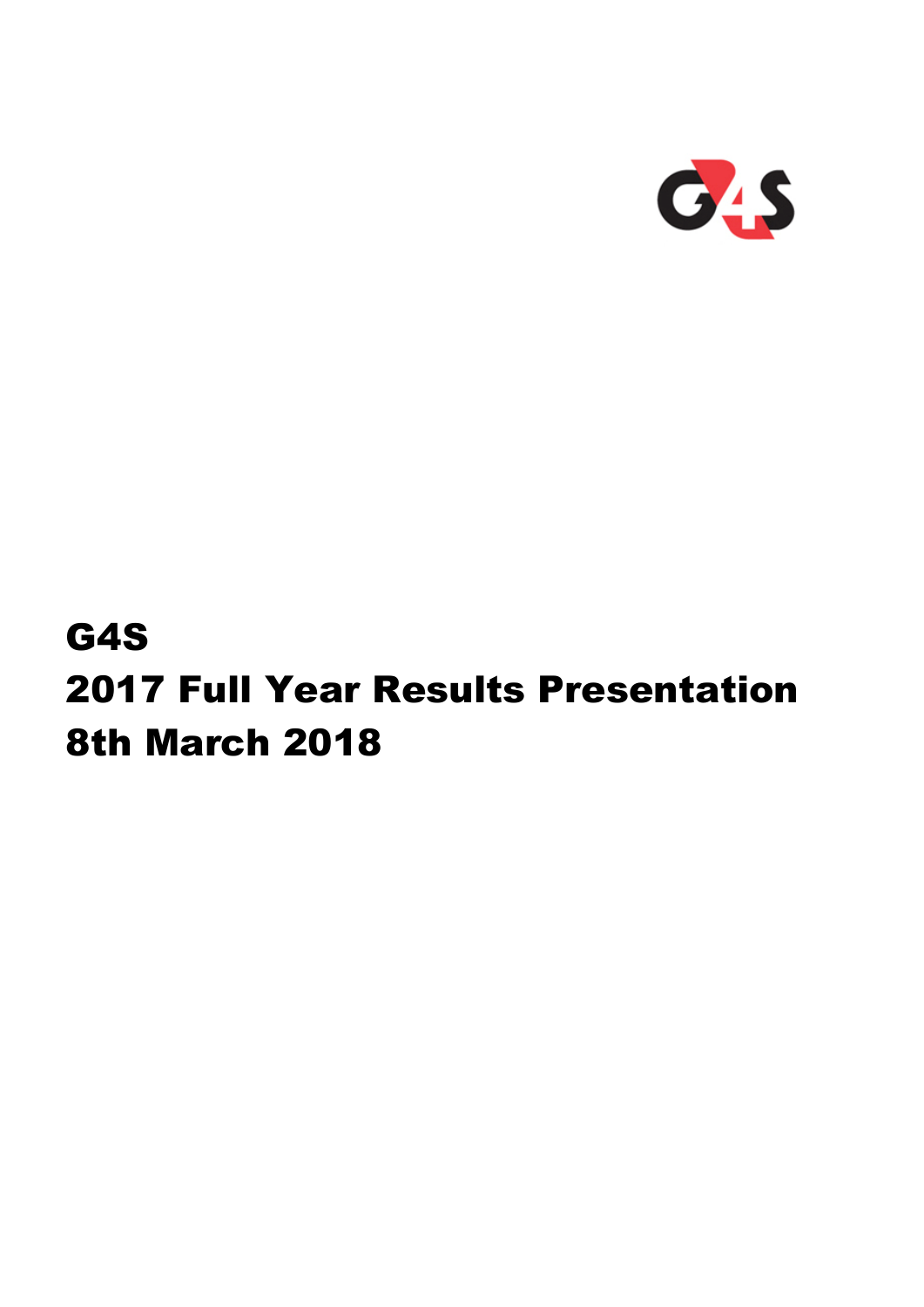## **G4S**

**Ashley Almanza, Chief Executive Officer Tim Weller, Chief Financial Officer Helen Parris, Director of Investor Relations** 

**Questions From Bilal Aziz, UBS Sylvia Barker, Deutsche Bank Andy Grobler, Credit Suisse Edward Stanley, Redburn Kean Marden, Jefferies Allen Wells, Exane BNP Paribas Toby Hunston, Insights**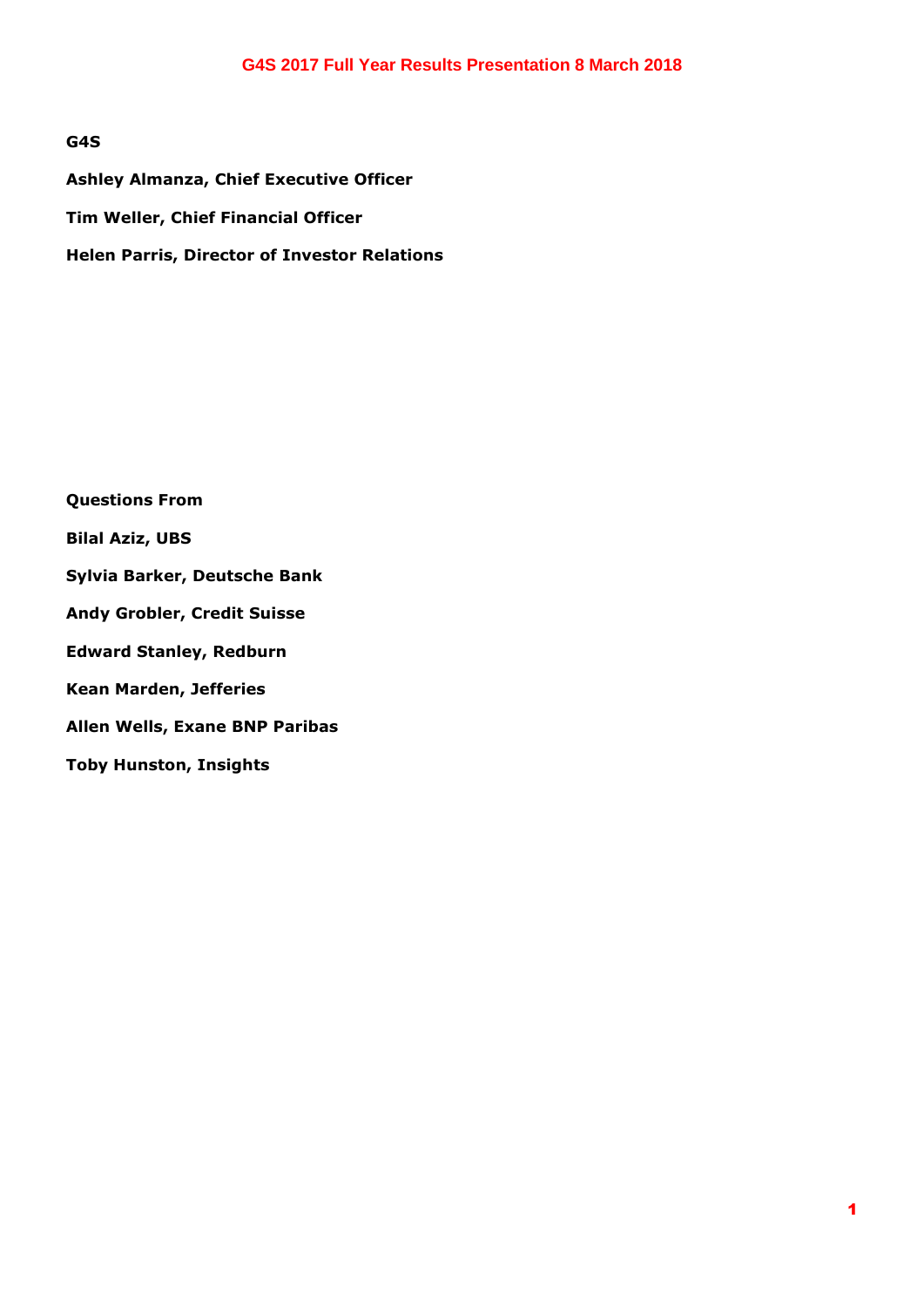## *Introduction & Key Highlights*

#### **Ashley Almanza, Chief Executive Officer**

Good morning ladies and gentlemen and welcome to G4S's full year results presentation. I'm, Ashley Almanza, I'm the Chief Executive and I'm joined by, Tim Weller, our Chief Financial Officer. We also have with us today, Helen Parris, our Director of Investor Relations, who I think, most, if not all of you know already.

We are joined also by participants on our webcast and they will have an opportunity to ask questions later on as well.

So before we get started can I please draw your attention to the customary legal notice, it's on our website, it's in your books, and please do read it at your leisure.

We have a pretty simple agenda for today, we're going to start with highlights of the 2017 results and then Tim will take us through the financials in some detail, I'll come back to give an update on our businesses, principally Security and Cash and there will be plenty of time for Q&A afterwards.

So results highlights, hopefully you've seen the audited results that we put out at seven o'clock this morning. This slide shows the key figures from our core businesses, revenues of £7.4bn, up 3.2%. We saw our profit margin increase slightly, coming in at 6.7%, versus 6.6% last year. Earnings per share, 17.9 pence per share, up 5.9%.

A healthy cash conversion again, not quite at the impressive level that we saw last year, I think Tim flagged at the half year that 2016 was quite an exceptional year in terms of operating cash conversion, but nevertheless a healthy cash conversion at 106%.

Strong cash generation generally across the Group meant that we were not only able to continue to invest in our growth and productivity programme, but also bring net debt down in absolutely terms and strengthen our credit metrics, so net debt to EBITDA coming in at 2.4 times.

We think we enter 2018 with much stronger foundations and the company is well set to continue a strong performance, not just during 2018, but we believe over the next planned period, three years. And taking that into account the Directors are recommending an increase, a 5% increase in our final dividend, meaning we're recommending a final dividend of 6.11 pence per share. So those are the highlights.

Now 2017 for us was an important year, it's the fourth full year since we set out our strategic plan to transform the company in 2013. I'm going to take a moment just to share with you some of the highlights of the changes that have taken place and what effect those have had on the financial performance of the company.

So over the last five years, including 2013, we've generated operating cash flow of £2.5bn. Over the four years using 2013 as the base year, we've increased underlying earnings per share by 48%. Those of you who prefer the statutory measure, the growth rate is even strong than 48% on earnings per share. And this has been driven by an extensive programme of change across the company. We have had a very substantial portfolio programme, which is largely now complete, giving the Group not only sharper strategic focus, but also improving our profitability and of course releasing capital of around £0.5bn.

We've been investing very heavily in bringing new products, new services to our customers. And I'm delighted to say these are now starting to play a significant role in the financial performance of the company and we'll talk more about that later. Financial strength I've mentioned already, not only improving our credit metrics, bringing the absolute level of debt down.

And finally, very importantly, we are now seeing the results of an intensive, relentless health and safety campaign. Thanks to the efforts of literally thousands of employees across the Group I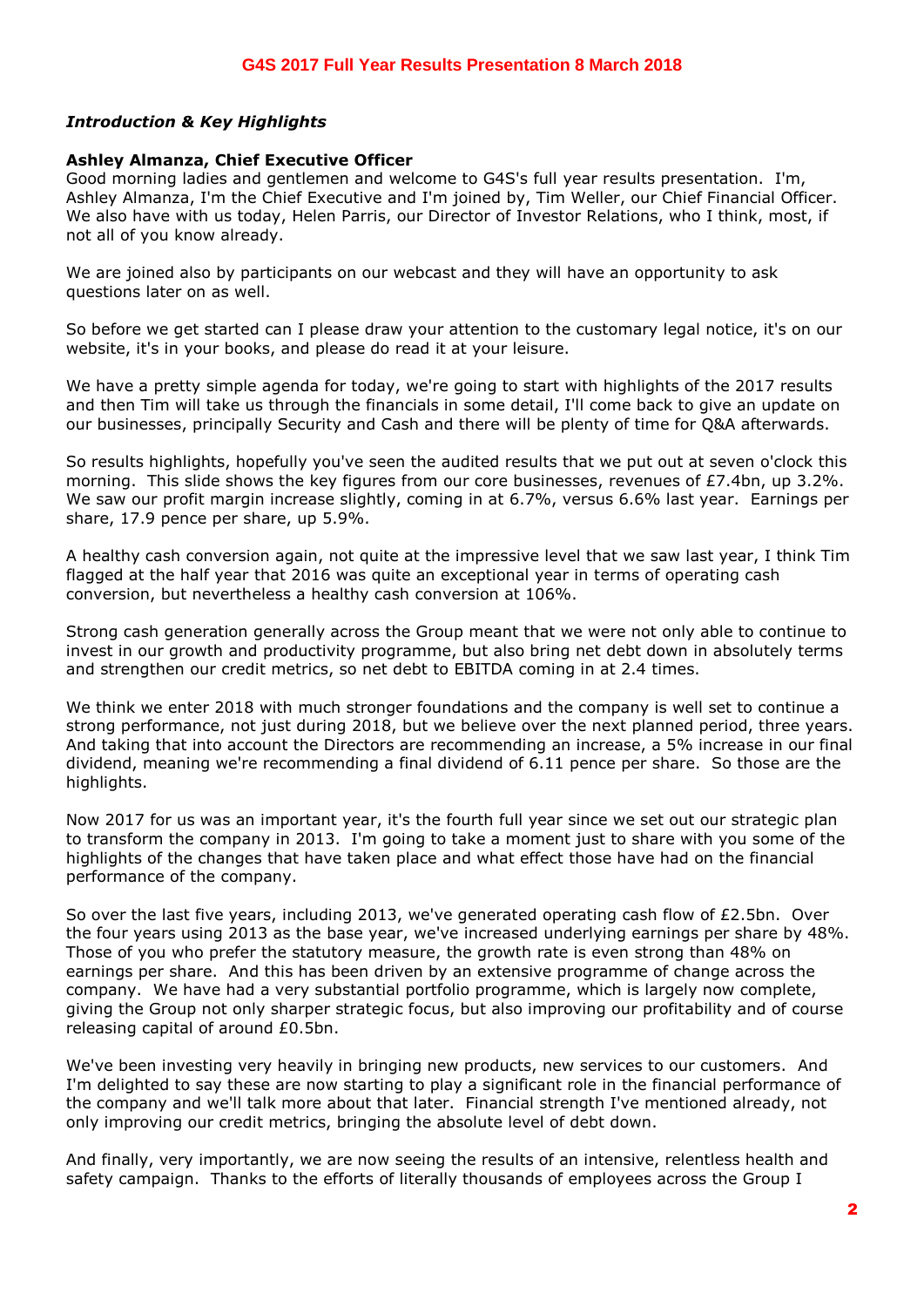believe our safety culture is changing, changing significantly. We work in an inherently hazardous industry, it's protection services, security services, unfortunately that means virtually every day one of our employees will be attacked somewhere around the world. And we have to equip ourselves and train ourselves to deal with that risk.

I'm really pleased to say that over this period we have more than halved the number of - the level of fatalities across our company. We employ 570,000 people across the Group; we have more than halved the fatalities. Now, that's terrific progress, we're not satisfied with that, obviously, we still suffered 25 fatalities in 2017. So we know that we have got a long way to go to achieve our goal of zero harm. Nevertheless I think it's entirely appropriately for me publically to acknowledge the efforts of the many thousands of employees, this is being driven from the bottom up and at a supervisory level in our company, the terrific progress and to thank them for that.

You've heard me say before this is not just ethically important to our company, it's commercially important. Companies that are well run typically have better health and safety records. I regard this as an important leading indicator of a broader culture change that's taking place in our company. So extremely important and there is more data on our website about this, we're making advances, not just in relation to attacks, but also road traffic accidents, lost time incidents, high potential incidents. So terrific progress and my thanks to all of the employees who have participated in that programme.

I mentioned that the portfolio programme is largely complete, that is the programme that we set up in 2013. Portfolio management will always be a healthy discipline in any well-run company, I believe, but the programme that we set out is substantially complete and we now have a much more focused business.

This slide gives you a snapshot of our core business, the revenue composition, 77% of our revenues come from our Security business, 16% from Cash and Care and Justices Services now make up 7% of our business. We think that as we roll forward over the next three years the growth in Secure Solutions and Cash Solutions will probably outstrip growth in our Care and Justice Services. So our focus there is on operational efficiency and cash generation. We think that our Care and Justice Services are going to become more cash generative in the next three years. Not least because some of our legacy contracts, which are pretty onerous - the end is in sight for the most difficult of these contracts. Some of these will begin to roll off in the next 18 to 24 months and that will improve the cash generation of our Care and Justice Services.

Through the rest of our presentation we're going to focus on Secure Solutions and Cash Solutions. Not only are we now more focused, but the investments that we're making to take advantage of our market positions I believe have been instrumental in driving 17% revenue growth in our core businesses since 2013. That's an average of just over 4%, 4.25%, you will have seen from this morning's numbers that that growth rate was 3.2% in 2017. Growth won't be linear, but we remain confident that we have the potential to keep growing our revenues and more importantly our bottom line.

So before I hand over to Tim just a few words on the outlook, the combination of our investment in sales and operations, but also in technology enabled services, combined with our productivity programme, these things we believe will continue to drive our margin, will continue to drive top line growth, and together of course what we're trying to do with a combination of growth, revenue mix, and productivity is strengthen our earnings and continue to deliver strong cash flow. Always in a financial framework of keeping our net debt to EBITDA at 2.5 times, or less. So we enter 2018 I think well positioned to deliver a sustained strong performance over the next planned period, that is 2018 to 2020.

So with that outlook I'm going to handover to Tim who will take us through the financials in a bit more detail. Tim.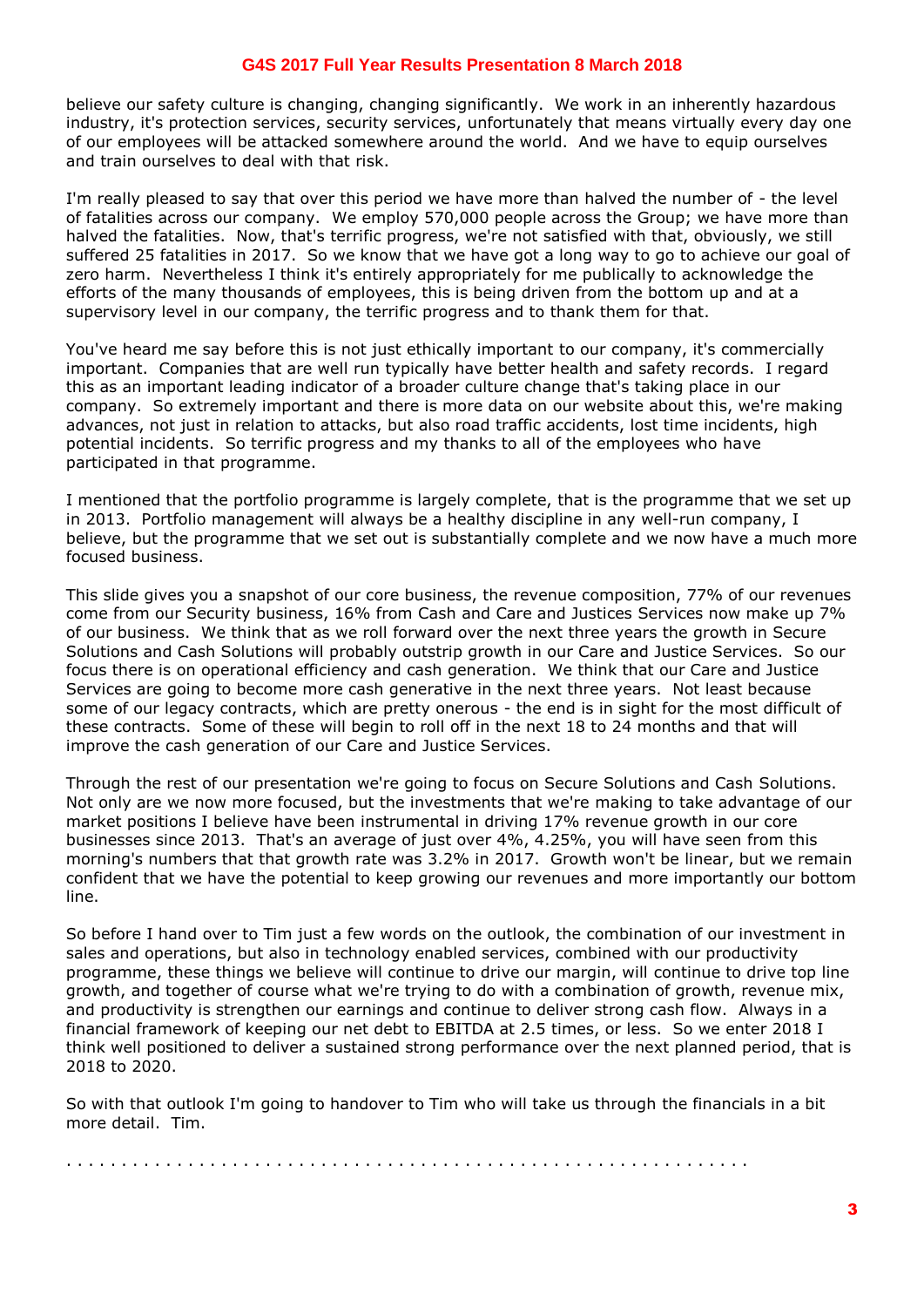## *Financial Review*

## **Tim Weller, Chief Financial Officer**

Thanks Ashley, good morning everyone. As Ashley has outlined we've delivered another year of profitable growth and good cash generation and made significant progress delivering our portfolio strategy and achieved our leverage reduction target.

Now let me know turn to the results, starting as usual with the statutory numbers. Statutory revenues for the year were £7.8bn, up 3.1% at actual rates. This reflects growth from our core businesses of 3.2%, the favourable impact of exchange rate movements of 4.5% offset by the impact of a reduction in revenues from portfolio businesses of £300m as the portfolio programme draws to a close.

PBITA grew by 6.5%, reflecting the performance in our core businesses, coupled with the small impact from favourable exchange rate movements. Specific and other separately disclosed items including investment in restructuring, profit on disposals of businesses and amortisation in respect of historical acquisitions resulted in a net gain of  $£10m$  after last year's charge of £59m, with the main reason for the year on year swing being the £74m profit on disposal of businesses, which we recorded in the year.

As a result statutory earnings improvement from £198m in 2016 to £236m in 2017. With EPS increasing by 19% to 15.2 pence, whilst cash generated from operations decreased in line with our expectations to £488m.

Net debt has reduced by £183m over the last year, resulting in a net debt to EBITDA ratio of 2.4 times at the end of December 2017, compared with 2.8 times in 2016.

Turning now to the bridge from core businesses to our statutory results, as set out on page four of today's release. The presentation here is consistent with the component analysis we adopted in 2016. I'll take you through the core business results in a minute, but first looking at the other components.

During the year we recognised onerous contract costs, net of tax, of £15m, primarily reflecting an anticipated increase in expected losses on a small number of UK contracts. Our overall onerous contract provision now stands at £62m and given that one of the large contracts concludes in the next 18 months we expect that around 60% of this provision will be utilised by 2020, with the balance being spread over a longer period, out to the mid 2030s.

Our portfolio businesses generated revenues of £282m and a post tax loss of £15m in the year, with revenue down significantly as a result of the disposals completed in 2016 and 2017.

Since 30th of June there have been no transfers into or out of our portfolio operations. And given that the programme is coming to its natural conclusion we do not expect any transfers in 2018 or beyond.

Restructuring cost of £16m after tax relate mainly to strategic efficiency programmes in the UK and Ireland and Europe regions.

Finally, acquisition related amortisation and other of £5m after tax reflects the £74m pre-tax profit on disposal of businesses, this is what I mentioned earlier, offset mainly by provisions of £9m, mostly for labour related claims in the Americas, £6m for sub-contractor claims, a £10m non-cash charge for amortisation of acquisition related intangibles, losses from discontinued operations of £6m, and tax charges related to these items of £18m.

In addition, we recognised a £19m tax charge arising from the re-measurement and impairment of deferred tax assets arising from the reduction in US Federal tax rates, substantially enacted in December 2017.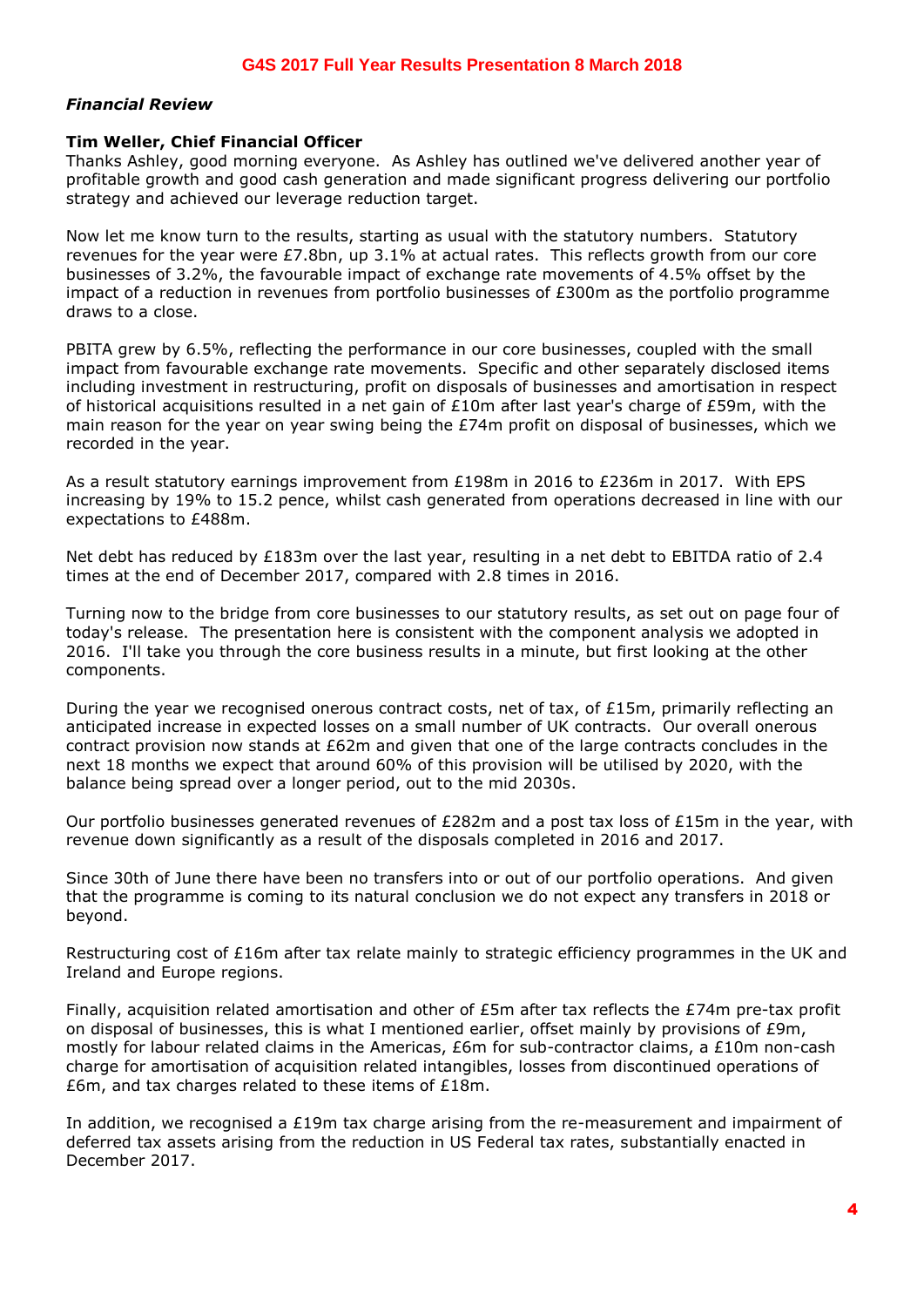I recognise that that's quite a long list and the detail on these items is provided on pages 10 and 11 of today's release.

So turning now to the performance of our core businesses. Overall Group revenues grew by 3.2%, in line with the guidance provided in November 2017, reflecting good growth across all regions, except Middle East and India.

PBITA was £496m, up 4.2%, and our resulting PBITA margin was 6.7%, up 10 basis points on last year.

The interest charge was £113m, £12m higher than 2016. The increase was mainly a result of a temporary step up in gross borrowings, following the €500m Eurobond issued in November to prefinance the March and May 2017 debt maturities, as well as minor increases in interest charges relating to overseas tax settlements, unwinding of pension liability discounts and exchange differences.

The effective tax rate for the year was 24% and earnings were up 5.7% to £277m, with earnings per share of 17.9 pence.

Operating cash flow after pension deficit payments of £40m was £527m, down around 17%, in line with our expectations. Operating cash flow in 2016 was particularly strong, reflecting the beneficial impact of better terms and conditions negotiated with a large number of suppliers and the recovery of weak cash flow performance in the last few months of 2015. Operating cash generation in 2017 has reverted to a more normal pattern, with cash conversion over the year of 106%, in line with our medium term guidance of over 100%.

This slides looks in more detail at the year on year trends in revenue and PBITA for each of our geographical regions. Today's announcement includes details of the regional growth drivers and the main point to be drawn out from this slide is that whilst the Group as a whole delivered growth of 3.2% and PBITA growth of 4.2% these growth rates were constrained by the sharp downturn we saw in our Middle East and India region.

Revenue and PBITA growth rates for the Group, excluding the Middle East and India were 4.4% and 10.9% respectively.

Our businesses in the Middle East and India region have been adjusting to the challenging trading environment and we expect trading to begin to stabilise during 2018.

This slide looks in more detail at the cash flow trends over the year, where we saw a £53m working capital outflow, compared with the unusually strong inflow of £87m in 2016, which I talked about earlier.

Receivables movements resulted in a working capital outflow of £95m, primarily reflecting the year on year growth in revenues, coupled with the reversal of the beneficial impact of early customer settlements that we saw in the latter part of 2016, primarily in our North America region.

An increase in payables over the year resulted in a working capital inflow of £41m, whist this continued to reflect our focus on supply chain management the impact was not as large as that seen in 2016. Our resulting OCF conversion was 106%, in line with our medium terms expectations.

Our portfolio programme continues to benefit the Group in terms of strategic focus and balance sheet strength. To date we've sold 41 businesses and have raised proceeds of over £0.5bn, of which £166m arose during 2017, including the completion of the sale of G4S Israel, US Youth Services, and UK Children's Homes.

As you can see from the last bullet point the businesses that remain classified as portfolio now account for around 2% of the Group's revenues and are currently delivering a modest loss. We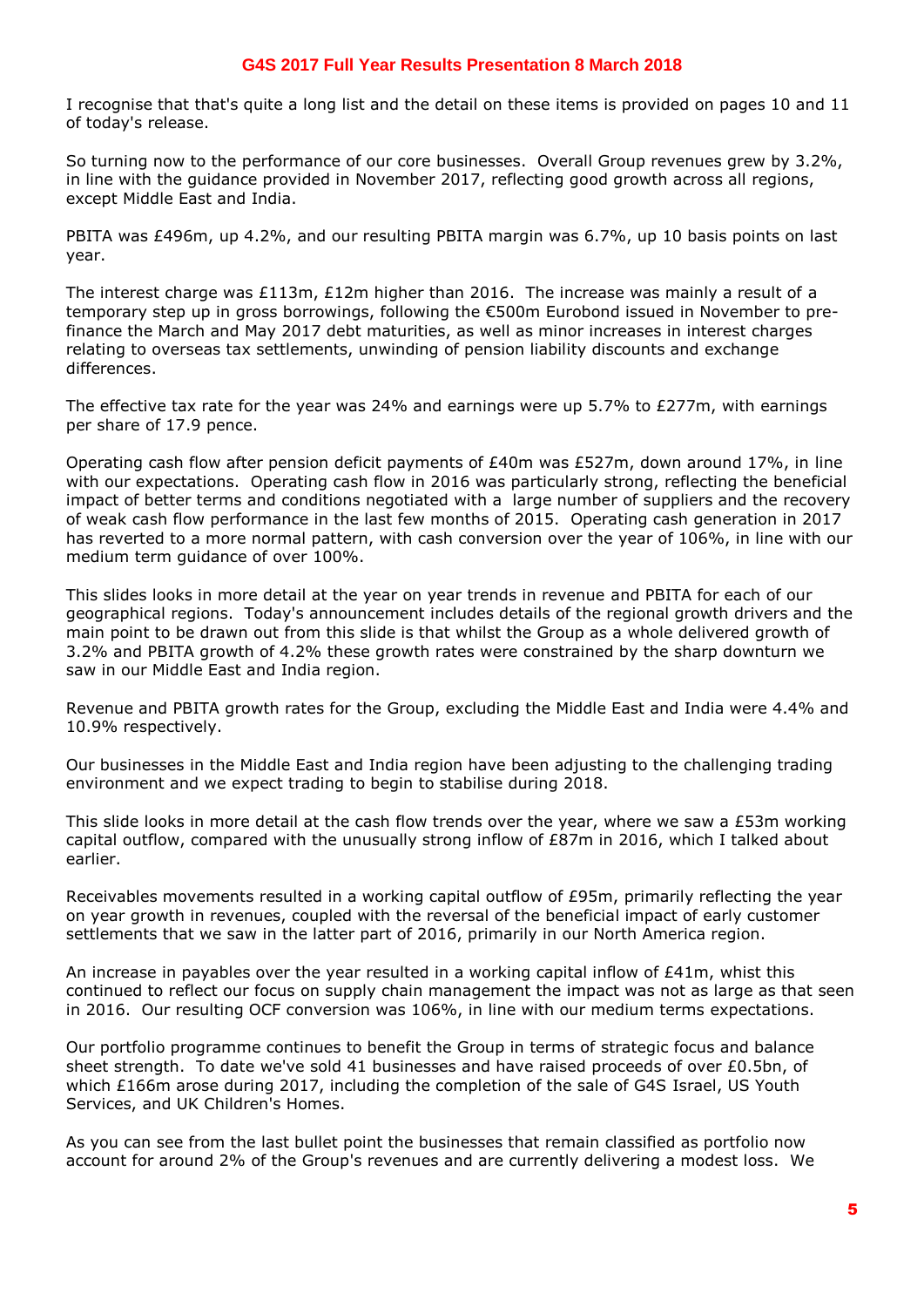made no business transfers into or out of the portfolio in the second half of the year and don't expect to do so in 2018 as the programme draws to its natural conclusion.

Let me now turn to cash flow and net debt, the full movement on net debt is shown on this slide, starting with the year end 2016 net debt of £1.67bn, operating cash flow was £527m. In terms of investing activities we invested £107m in capex and finance leases in line with the guidance we gave at the half year.

The £19m restructuring outflow is mainly in respect of the restructuring investment in our Europe and UK and Ireland regions.

We received net cash consideration of £156m from disposals and made no significant acquisitions. Looking at the use of funds of £362m, we paid net interest of £78m. Cash tax paid was £86m in line with previous quidance. Dividends paid to equity and minorities were  $£179m$  and we finished the year with net debt £183m lower at £1.49bn.

On the financing front we've very strong liquidity with access to unutilised but committed funds of £1bn from our revolving credit facility, which has been extended to 2022 during the year. The seven year €500m Eurobond that we launched in June was heavily oversubscribed and matched the November 2016 bond with a coupon of 1.5%.

We have achieved our leverage reduction target with net debt to EBITDA finishing the year at 2.4 times compared with 2.8 times at the last year end. And since 2013 the disciplined approach we've taken to cash flow, portfolio and working capital management has enabled us to invest in growth, pay equity and minority dividends of more than £700m and at the same time strength the Group's financial position with a reduction in net debt to EBITDA from 3.2 times in 2013 to 2.4 times over the period.

So having achieved our leverage reduction target this is an appropriate moment to reiterate some principles we apply in relation to financing and capital allocation. We intend to remain soundly financed, with net debt to EBITDA of less than 2.5 times.

Our priorities for excess cash generation will be investment, where we'll continue with our disciplined approach to ensure any investments are aligned with our strategic aims and clear our financial hurdle rates. Dividends, where following the 5% increase in 2017's final dividend, moving forwards we expect to grow the dividend in line with the long term growth in earnings. And in the near term further leverage reduction as we build on what we've achieved to date. And with that I'll now hand back to Ashley.

. . . . . . . . . . . . . . . . . . . . . . . . . . . . . . . . . . . . . . . . . . . . . . . . . . . . . . . . . . . . . .

## *Business Review*

## **Ashley Almanza, Chief Executive Officer**

Thank you Tim. We're going to turn to a brief business review and before we look at our two principal segments, Secure Solutions and Cash Solutions just a snapshot of the Group's overall shape now that the portfolio programme is nearing completion. And this is a picture of our revenue mix, analysis of our revenue for 2017.

As I mentioned earlier we continue to enjoy a global footprint, we leading market positions across that global footprint and substantial revenues. Very focused in terms of business segment, but we continue to have a very well diversified business in terms of customer segment and market segment. And that diversification, we believe continues to provide us on the one hand with significant access to growth opportunities and at the same time resilience. As Tim mentioned when one part of our geographical markets slow down the rest of the Group performs strongly enough so that the whole Group continues to deliver profit growth and strong cash generation.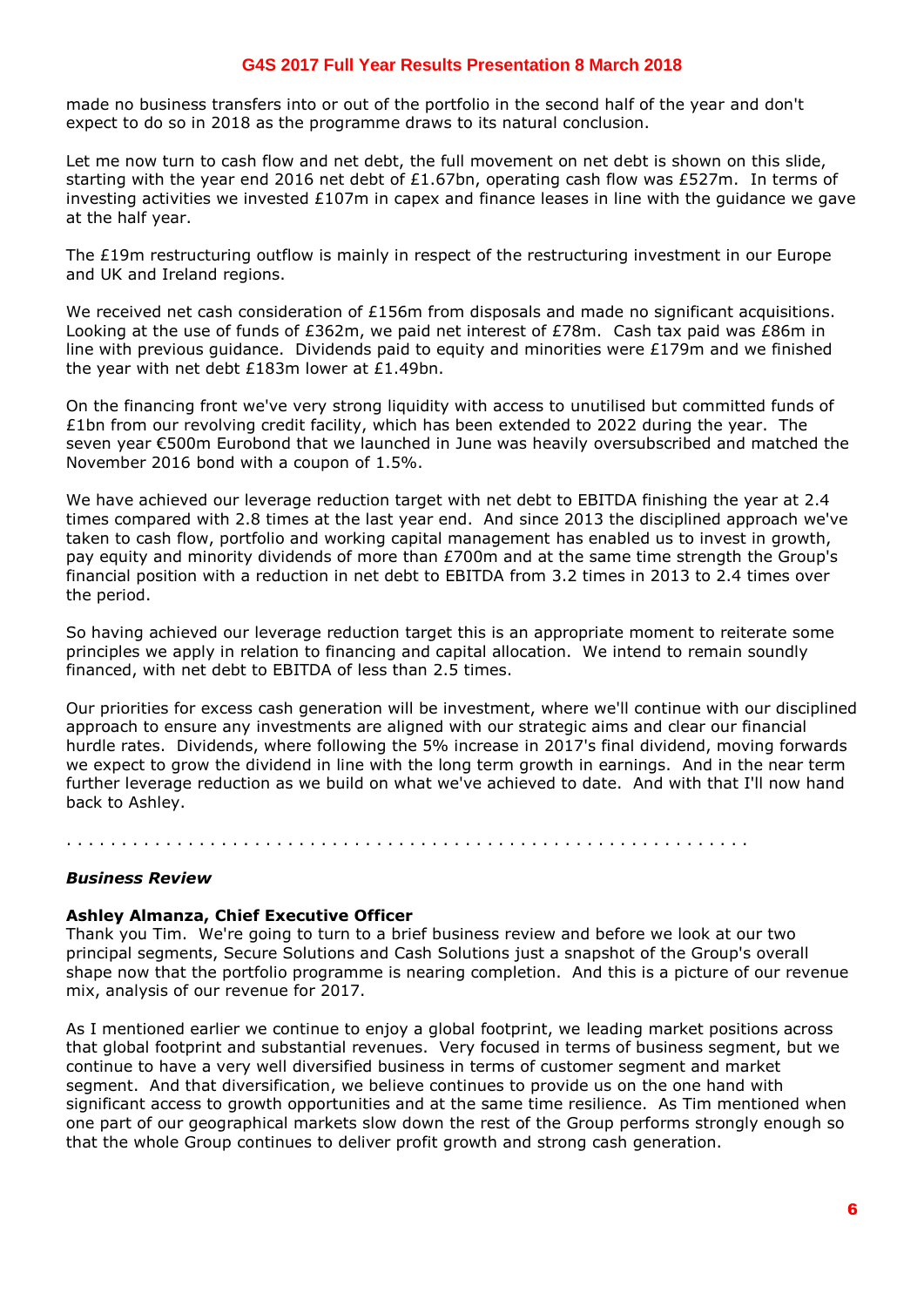So to our first segment, which is Secure Solutions, starting as usual with a picture of the market. This is Freedonia data, you've seen it before, it's 2017 data their 2018 data is not out yet, it shows a familiar picture, which is that the world's security markets, the global security market is projected, not only by Freedonia, but by most analysts, to continue to have structural demand growth in all of the regions in which we operate.

Perhaps more importantly is the picture on the right hand side of this graph, which is the supply side of our industry is highly fragmented, that's well known. There are a small number of large players and the largest of those players is G4S. And we think that is critically important given the changes that are taking place in the industry. We think that those changes play to the strengths of large players and in particular we aim to take advantage of the changes that are taking place.

What are we talking about? Well going from that macro down to a customer level we conduct regular customer surveys, we purchase third party research asking the most important question for a service company - what matters to your customers, what are their priorities. Again, I think this is a picture we showed at the half year or last year, and what you can see is that for a typical chief security officer in a mid market or large enterprise organisation your security priorities have become more complex. There has been huge change in the industry over the last ten years and today our customers face a complex set of security threats and consequently they need more sophisticated solutions to address those complex needs.

Of course we have been investing in developing the resource and capability to meet those more complex needs and to provide our customers with solutions that go beyond today's needs, but anticipate future needs.

When we look back five years ago the company possessed, in some measure, most of the ingredients and the capabilities that we needed to serve our customers. But a very, very important feature of our company five years ago was that these capabilities typically resided in autonomous, or semi-autonomous business units, to use the vernacular there were strong vertical silos in our company. There was very little lateral communication, coordination, and there certainly were very few examples of a coordinated go to market strategy, bringing all of our capabilities in a coordinated way to our customers.

We've changed that. Certainly over the last four years not only have we invested in building capability in our company, bringing in new talent, many coming from a technology or logistics background. We have also developed new products and services and we've changed the way in which we organise the resource in our company, so that we are more readily able to bring together our people and technology and to offer our customers a combination of our services according to their needs. And this has been a very important factor in driving the growth in our technology related revenues. It will continue to be an important factor we think going forward.

We have not rested there, we've taken the organisation of our resources and the development of our marketing to the next level, recognising that for our larger customers, so the top end of the mid market segment and the large enterprise segment they typically have the most complex security needs and they need something more than simply a multiservice combination or a bundled offering. And we've developed the capability and the go to market approach to offer that market segment what we describe as integrated solutions.

And typically this engagement starts with our specialist risk consultants, whether it's an existing customer or a new customer. We start of course by assessing or updating our assessment or analysis of the threats and risks faced by that customer. We work hand in glove with the customer to agree those threat levels and risks and then we bring in subject matter experts, a multidiscipline team to work with the customer to develop a solution.

Today G4S possesses the capability to not only conduct that assessment, but to design and build an integrated solution. Ideally then to go on to operate and maintain the Security Solution, a combination of people and technology and ultimately to optimise that solution.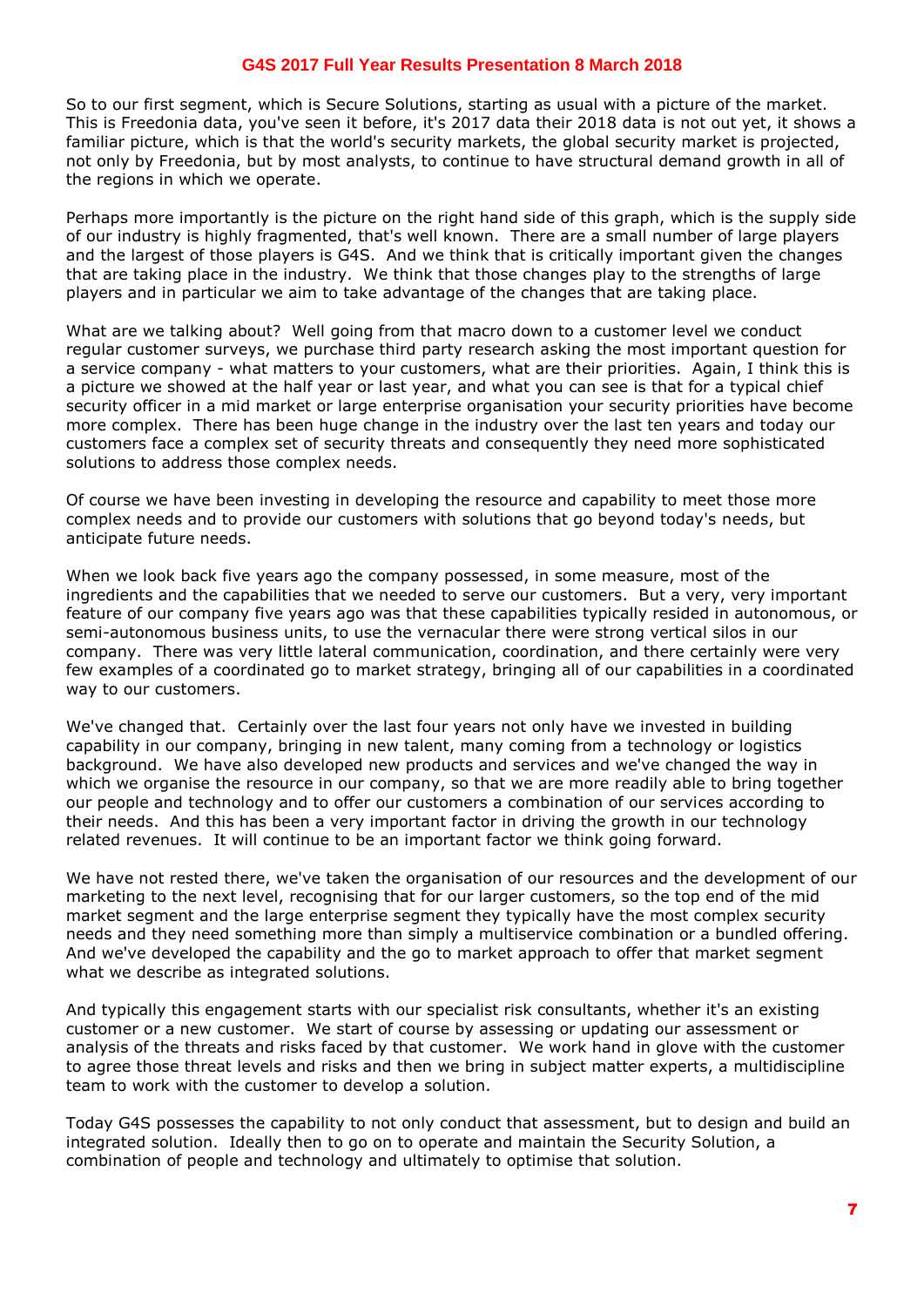Now we know that this is approach is finding favour in the marketplace, it's helping us to not only win new business, but to retain key accounts and to grow those accounts. And why is that? Well, quite obviously customers value these integrated solutions where they have complex needs.

On the left hand side of this chart we have set out some of the important drivers of demand for integrated security solutions. We know that in many of our markets labour costs have been rising, we can see full employment, or near full employment in some of the markets in which we operate, that will bring wage inflation. At the same time technology costs have been coming down. So the arbitrage between technology and labour is clear to see in these markets.

Not only has the cost of technology been coming down, but the power and the functionality that technology offers us and our customers has increased dramatically, real time data is taken almost as a given, you know the pervasiveness and the capacity of data networks that support our security systems has improved to such an extent that we can provide real time data, those networks have greater resilience.

We also are able to collect a lot more data, so there is a proliferation of data collection points. These can be remote sensors, CCTV, mobile sensors, handheld devices, external data feeds, proprietary data feeds. And we today at G4S have proprietary software tools that pull all that data into a single repository. We have security analysts who can then work with the customer to analyse that data. We can apply algorithms to the data. And the whole goal is to develop a proactive security programme, which helps our customers to identify risks and threats and deal with them before they materialise.

All of these features are highly valued by our customers. So it's clear to see why it's attractive to them. On the right hand side of the chart what's in it for G4S? Well, it's valuable to us as well, because the development of these solutions offers us the opportunity to earn a higher margin. These solutions are built in close partnership with our customers and we think that also creates the opportunity to develop a longer lasting commercial relationship, so increasing the average longevity of our contract portfolio.

Having developed that capability, principally in North America and Europe of course we now looking to deploy that right across the Group. This picture is a familiar picture, it shows our global infrastructure and our capability in both traditional, or conventional security services, as well as our technology footprint.

Our next slide gives you a closer look at where we have grown our technology related revenues. And unsurprisingly most of the growth and most of our revenue base, which is technology enabled, technology related today is in the Americas and in Europe, Middle East, Africa, principally North America and Europe. Because of the way that we have reorganised our resource to encourage collaboration across the company, not just the way in which we've organised our resource, but also our incentive plans, our goal is to promote that technology more broadly across our global footprint. And we can see the first signs of that in Asia and Africa, we firmly believe that in time this will become as important as our developed markets.

In the meantime our developed markets themselves we believe will continue to see strong growth in our technology enabled, technology related revenues going forward. So we saw an 11% increase in our technology related revenues in 2017.

So to round up on Secure Solutions, a recap on our priorities, we've just been talking about customers, technology, innovation, all of that supporting our growth programme. The goal of course is not only to generate top line growth, but to change our revenue mix and give ourselves the opportunity to earn higher margins. Alongside that we have a well-defined productivity programme that's underway and on track. We continue to continuously drive efficiencies into our operations, our overhead and our procurement programme. And all of this within a framework of commercial discipline.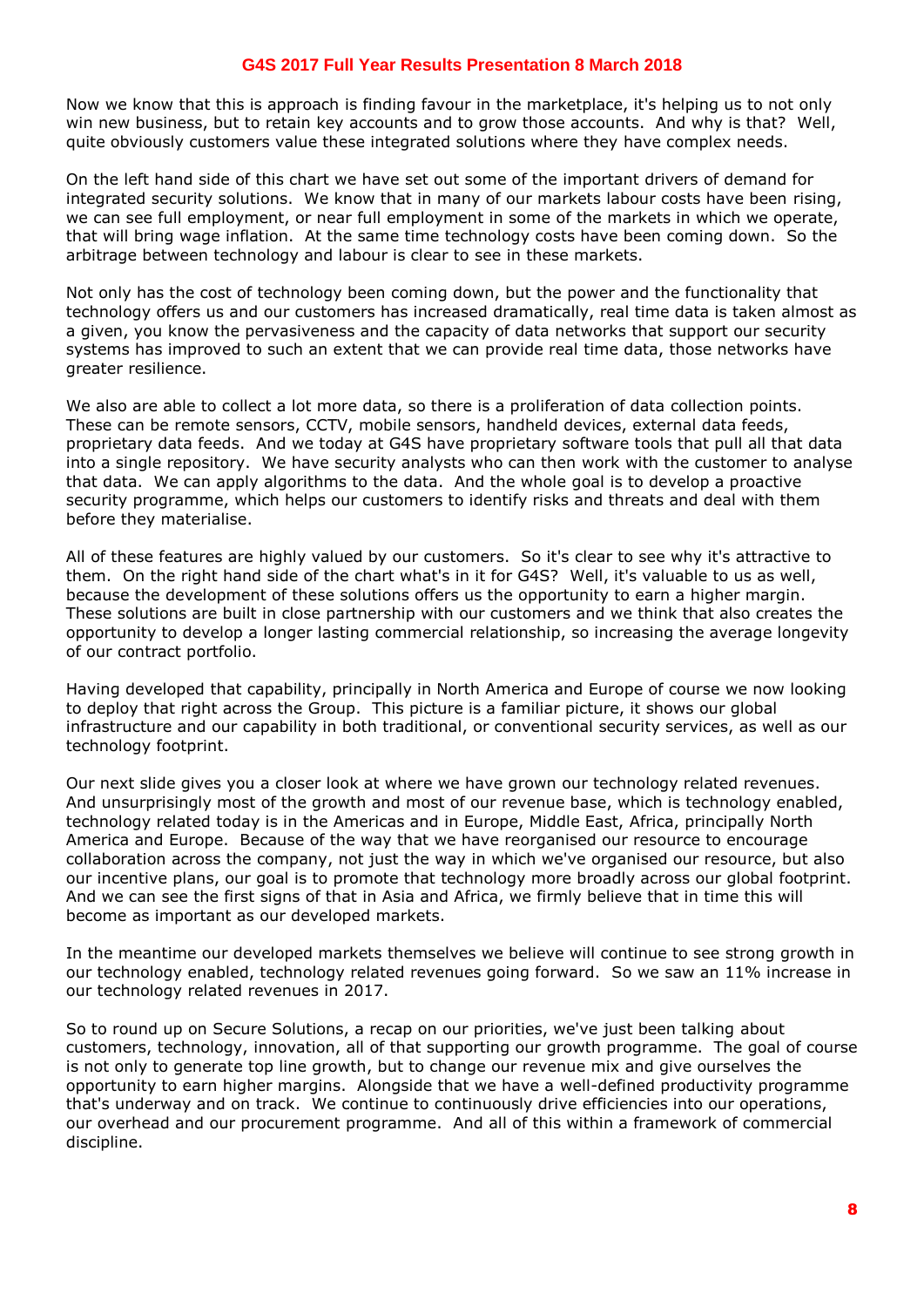There is more to do but it's very clear that commercial and capital discipline is starting to become part of G4S's cultural DNA. And that means that we're focused not just on top line growth, but the bottom line. Everything we're doing is designed to improve our margins, grow our earnings and sustain strong operating cash flow. And with that we're going to turn now to our Cash Solutions segment.

Hereto we're going to start with a snapshot of the market, a familiar picture. In very simple terms the global cash market is bifurcated with emerging markets continuing to show growth in cash utilisation and developed markets clearly now mature, some growing at low single digits and indeed some markets contracting in terms of growth rates. But overall still, we believe, an attractive market.

Very interesting, our Cash businesses are growing faster in developed markets and this, I think, demonstrates you know a well-known principle that you can have a strong growth business in a mature market if what you are doing is changing how that market functions.

Two very important trends for us in the Cash market, the first is the trend that is already visible and one that we're pushing very hard and we think we'll continue to see in the market, which is reducing the unit cost of existing networks, so conventional Cash services, CIT cash processing, ATM services. This is important to us because it's important to our customers and it's important because it extends the competitiveness of cash as a form of payment.

The second trend, where we see ourselves very well positioned, particularly at the larger end of the market is cash technology. And that is transforming the way in which cash is handled, it enables us to handle cash more efficiently and to convey greater value to our customers.

So moving from the macro picture to customers, what do they regard as important? Well unsurprisingly some of the trends that we see in the market are actually responses to customer priorities, unit cost, very important to customers. Control over cash management, this is still very important to customers and there is still opportunity to improve control and as a result derive economic benefits for our customers; working capital efficiency, clearly very, very important for customers like large retailers, and convenience, ease of use.

So in response to these customer priorities we have very clear strategic priorities which I believe align very well with our customers' needs. Volume aggregation that not only generates top line growth, but it of course helps you to drive unit costs down. They are two obvious sources of volume aggregation, typically one would think of taking market share from your competitors in the industry. We always look forward to that opportunity, but actually the biggest opportunity in the industry is to get our customers to outsource more of their cash handling.

If you think of the two obvious groups, commercial customers - typically retailers, leisure and so on, and banks - we know that their core business is not handling cash, that's not why they set up shop. It's a cost, it's a necessary activity and a cost. Some of our customers have already started to outsource, wholesale their cash handling to G4S and that is a trend that we think is going to gather momentum in our business, but across the industry as a whole.

As I mentioned earlier we continue to drive very hard our productivity programmes and the combination of productivity enhancements and volume aggregation will drive our unit costs down.

And then finally technology, this is an area where we think we have today an advantage in some critical market segments and it's an advantage that we're looking to extend and we're looking to extent it by investing in further technology developments. Perhaps the best known is our Retail Cash Solutions service in North America, we're now using that in Europe and we're taking a version of that to Africa and Asia.

G4S Pay is a new service that we've launched in the Netherlands, this enables retailers with our solution to process not only cash payments, but electronic payments with the same software platform.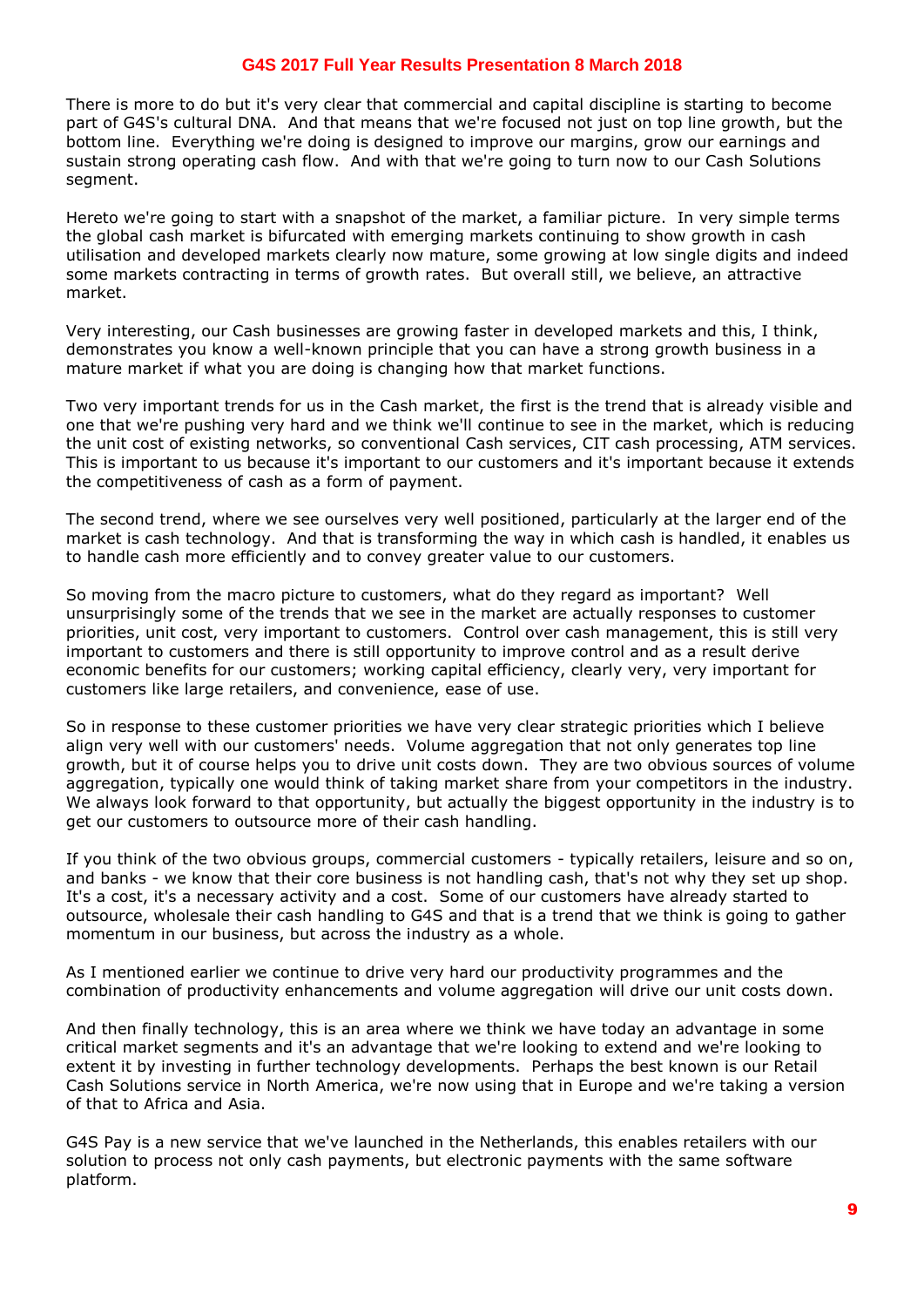And then on the banking side of the market, bank branch automation, we now have a fully commercialised bank branch automation programme in Africa in over 200 branches, automating bulk teller operations. It delivers very significant benefits to our customer and we believe that there is significant potential to take that to other markets, not only in developed markets, but in principle this should be a more valuable service in markets with high wage structures, such as North America and Europe.

And then bank branch outsourcing, we have now commenced in Europe our first multibank branch pilot, where we're getting together with three banks and looking to provide services that support a branch serving multiple banks.

So this trend of outsourcing we believe will gather place and at the same time our technology is going to enable us, we believe, to stimulate that and capture more market share.

So if those are our priorities what have we been doing to develop our capabilities and how do those capabilities compare to our competitors? This chart shows the classic resources and capabilities that you would see in a typical cash management, or cash handling company along the bottom. On the right hand side we've segmented the industry from all players up to large players. And we also segmented this into bank and commercial markets.

So to explain, along the bottom pretty much all of the players in the industry would have, to a great or lesser degree, some capability in those services, CIT, cash processing and so on. Once you go up to the next level more sophisticated service, fewer players, typically mid and large sized players. Go up to the third level and now you are starting to talk about very significant operations, cash utilities, complete bank branch outsourcing and smart recycling, some with same day value, some without same day value. And typically, not exclusively, typically this part of the market is where the big four operate, the big four being of course G4S, Loomis, Brinks and Prosegur.

Where G4S, we believe, has unique capability in the market is in the large enterprise space, where we have end to end Cash Management Solutions, Cash360, Retail Cash Solutions, some of our Deposita offerings now in bank branch automation and more recently G4S Pay, which gives our customers the ability to process not only cash, but electronic payments. We intend to not only maintain, but to extend our leadership in that area of the market.

So hereto what we're endeavouring to do is to take new products and services, extend them across our existing market footprint of 42 countries. Of course the question we've been asking ourselves is what is the size of the prize. So we have commissioned a piece of research and we think we have our first estimate of the ultimate size of the prize. It's a pretty heady number. In our existing markets we believe that the size of the market, the potential size of the market for our new products and services is around £10bn.

Now, we're not suggesting for a second that we're going to capture the entire market, we don't need to. A modest proportion of this market would clearly have a very, very significant beneficial impact on our revenues, profits and cash flow. And that is what we aim to do, we aim to claim at least our fair share and ideally more than our fair share of this market.

I think in the appendices of the presentation we've also got some data, we've looked beyond our existing markets, we're starting to think about adjacent markets, the reason for this is quite obvious. Our fastest growing business and our biggest business in terms of new cash technology is the United States, we didn't have a Cash business in the United States five years ago. We didn't have a dollar of revenue in Cash Services in the US, without the truck and vault business, we've built a very successful business and there's no reason in principle why we can't do that in some other new markets.

So we've started to assess the potential there. That generates even more exciting numbers. We think that the adjacent markets - this is not the total global market, so we've excluded some very large markets where we don't think there's a near term opportunity to take our products. But there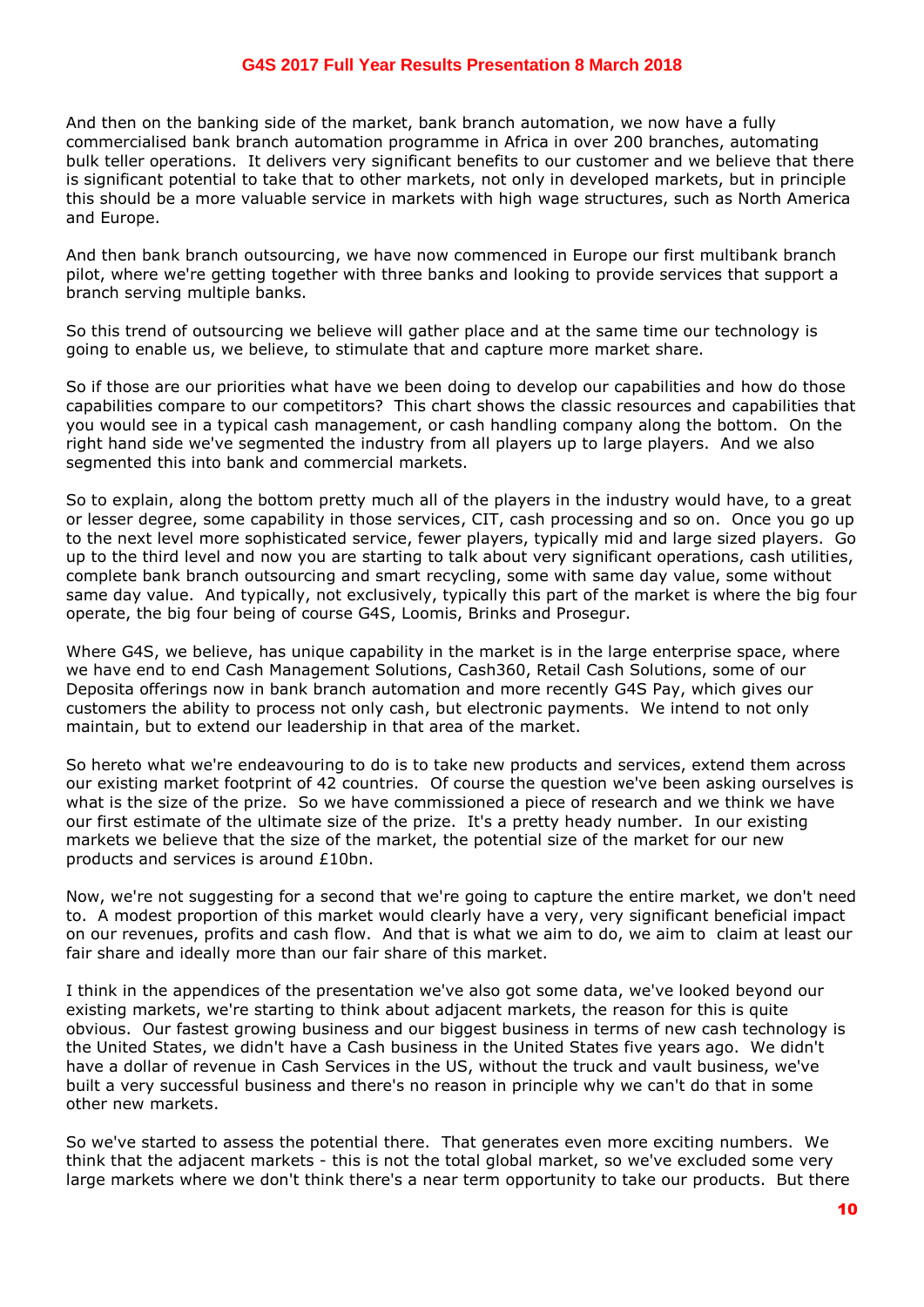is another £15bn out there we believe, so combined  $£25$ bn. Our focus though is very much on the markets in which we operate in the near term, but we are starting to think about adjacent geographies where we can take our new products and services.

Now, it's become something of a tradition at these annual presentations to show you a short film about something interesting, exciting, or important that's happening in the company. And it's our pleasure today to introduce you, by film, a colleague by the name of Brian McCabe, Brian McCabe is our President of Retail Cash Solutions for the Americas and he's going to talk to us, share with us something about the Retail Cash Solutions business in the Americas and how that might have wider application across G4S. Could we please start the film.

. . . . . . . . . . . . . . . . . . . . . . . . . . . . . . . . . . . . . . . . . . . . . . . . . . . . . . . . . . . . . .

## *Video Played*

## . . . . . . . . . . . . . . . . . . . . . . . . . . . . . . . . . . . . . . . . . . . . . . . . . . . . . . . . . . . . . .

#### **Ashley Almanza, Chief Executive Officer**

Brian, if you're on the webcast thank you very much. I hope you share our enthusiasm for the potential of our new products and services in Cash Management.

So to wrap up before Q&A, the Group is now much more focused, our Cash Solutions and Secure Solutions businesses are addressing structural demand growth. Even in Cash Solutions, in our mature markets we're growing and growing profitably and quickly.

We have a global footprint and across our global footprint we have leading market positions that give us the opportunity to leverage our Integrated Security Solutions and our new Cash Solutions as well.

Now we are increasingly combining our people and our technology to bring solutions to our customers that add value to their organisations.

The execution of our strategy has clearly conveyed financial benefits to the Group. We have grown since 2013 we have grown our revenues from our core businesses by 17%, earnings per share by 48%, strong cash generation, we've strengthened our balance sheet and we've paid dividends of £700m.

We are going into 2018, we've come into 2018 standing on much stronger foundations and we believe very well positioned to sustain a strong performance over the next three years, all within the framework of a strongly financed business.

Thank you very much, we'd be delighted now to take your questions. As I mentioned earlier if you're joining by webcast you can ask your questions, I think Helen will ask the question in the room on your behalf. Can we ask please if you do have a question when you ask it could you give your name and your affiliation. Thank you. We have roving microphones so if you raise your hand we'll come to you and you can ask your question.

. . . . . . . . . . . . . . . . . . . . . . . . . . . . . . . . . . . . . . . . . . . . . . . . . . . . . . . . . . . . . .

## *Questions and Answers*

#### **Bilal Aziz, UBS**

Good morning everyone, just three quick questions from me please. Just two on North America firstly, clearly a lot of focus still on Cash Solutions, you've previously flagged about eight pilots that you're running in the US, can you perhaps give us an update on where you are in that process? Have any customers chosen not to go ahead, or equally the opposite?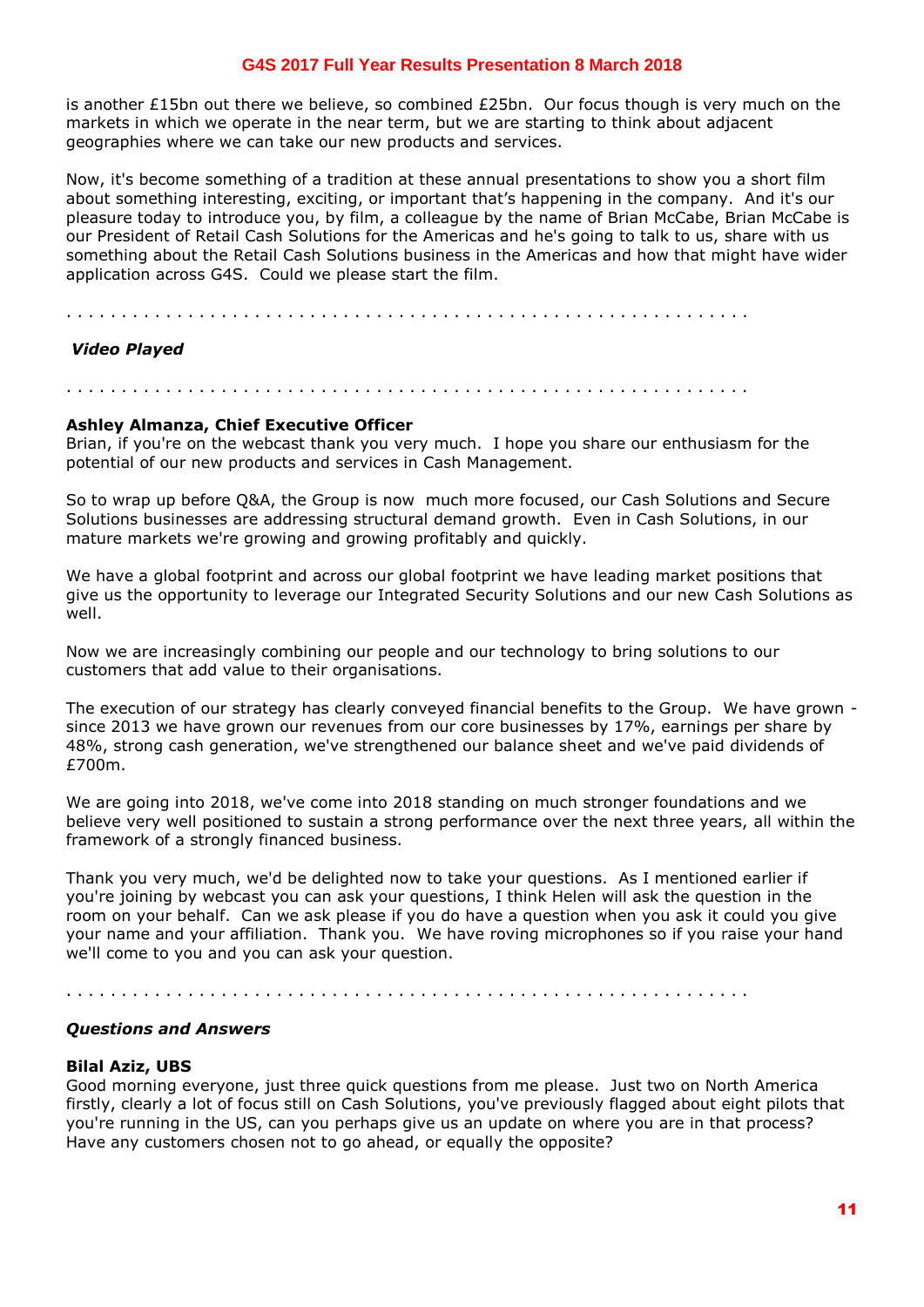Separately just on wage inflation which you flagged in the release today as well, can you perhaps give us an indication of your staff turnover in the US as well and how you expect to manage that without any sort of negative spill over in the margin as well?

And lastly on working capital, I appreciate in 2016 there were a few exceptionals, what perhaps should we expect for like a normalised run rate, i.e. has the low hanging fruit largely been addressed in overdue receivables? Thank you.

#### . . . . . . . . . . . . . . . . . . . . . . . . . . . . . . . . . . . . . . . . . . . . . . . . . . . . . . . . . . . . . .

#### **Ashley Almanza, Chief Executive Officer**

Thanks, Bilal, quite a few questions there, we'll see if we can remember those and answer them. I'll ask Tim, if you don't mind, to address the working capital question.

Pilots, we have more than eight running now, we have about a dozen pilots running in North America. Since we last spoke one of those has converted into a full commercial programme and we've added more to the, if you like, funnel of pilots. Without a doubt some of those will make a decision in 2018.

I think it's important to repeat that what we're providing is a software platform and a service, so actually you saw a picture of our service centre in Florida in that short film, and that requires our customers to make fundamental changes to the way that they operate. And so typically in the pilot we will be working with store operations and with the treasury team and with IT. So there are a number of stakeholders that have to get comfortable, not only with the - I mean frankly you don't get to a pilot unless the business case works on a desktop basis, but they need to be comfortable that it works operationally. So these pilots can run for a while. It's obviously critically important to our customers that the mobilisation and the operation is flawless. But I expect a good number of those pilots will come to a decision one way or another in 2018, we hope the right decision, obviously.

Wage inflation, was it North America particularly? Yeah, so obviously the US is one country but there are many markets in the US and we see quite different characteristics in different markets. Some markets showing full employment and clear wage inflation, other markets we have no trouble, we have very low turnover, no trouble getting staff. So it really is location by location across the US.

We did see wage inflation in 2017, I mentioned a couple of times in the presentation commercial discipline. This is something that I think we now have embedded in our management thought processes and bidding across the company. I think in the release we indicate that our growth rate, we grew about 6% in North America, was constrained, it was if you like self-restrained.

What do we mean by that? Well one way of dealing with wage inflation is sometimes declining to write business. So we saw a number of contracts in 2017 come to market where procurement was looking for a three year fixed price deal in locations where we could either see today wage inflation, or as we look down the road we could anticipate wage inflation. And in some cases we declined to write that business. So that's the most obvious way of dealing with wage inflation.

Of course you don't expect to do that everywhere and I'm pleased to say that most of our customers, particularly in the large enterprise segment, understand the need to change prices so that we can attract the labour necessary to deliver a good service. So that's the other way of managing it and we have an active account management programme, we engage with customers, we explain what's coming and we seek price adjustments to offset wage inflation. I think that's a well-run programme in North America, it has worked well and we think will continue to work well.

Turnover was around 30%, which is quite high; it's not high actually as an industry benchmark. And I think what that tell us is that we continue to offer overall good compensation to our security officers. We do like to position, particularly again, in the top end of the mid market in the large enterprise space, position our offering as a premium offering. Typically we have a greater training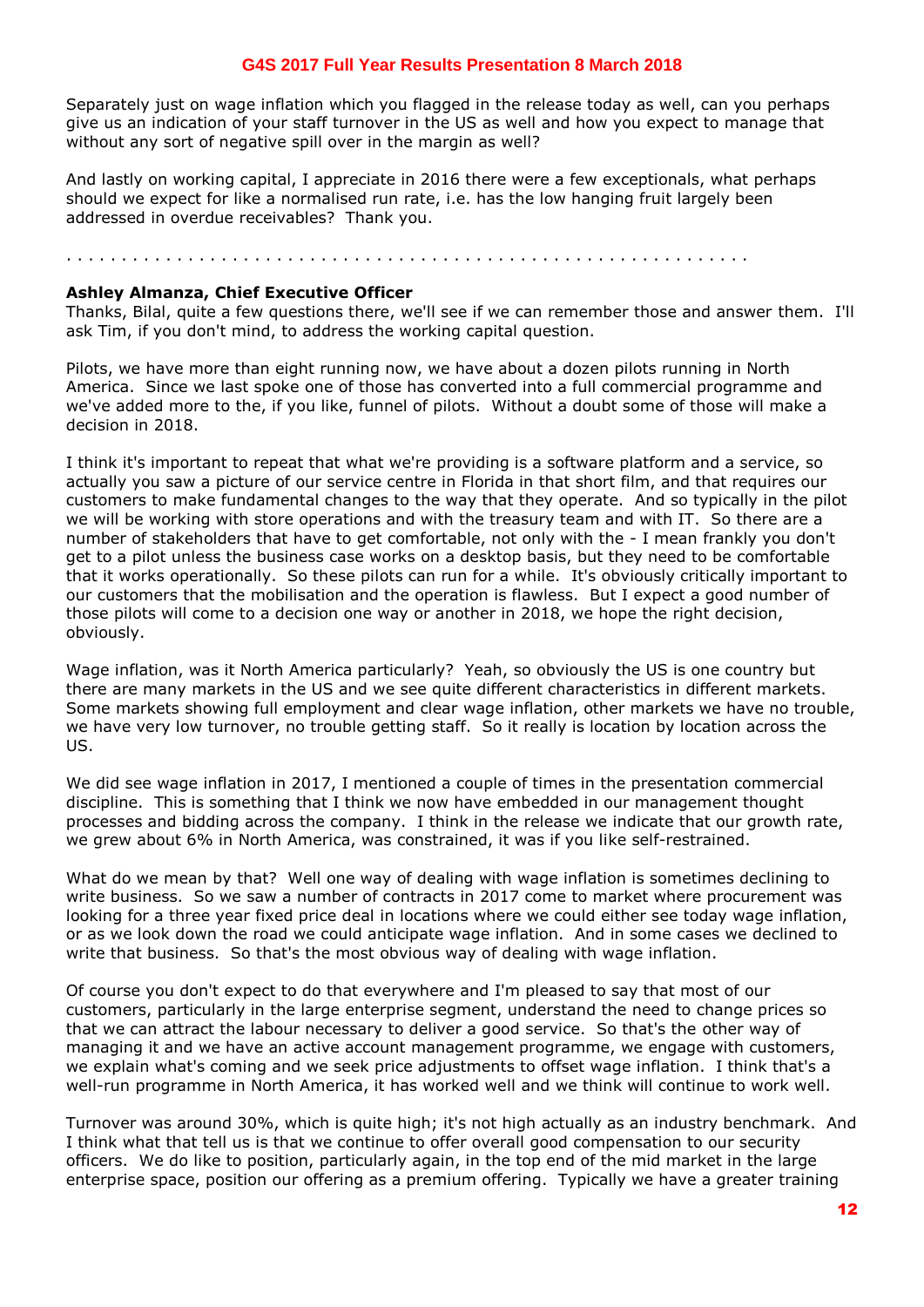period, in some cases more than twice the period than our major competitors, that's a cost, but it's of benefit to our customers and it enables us to position ourselves slightly differently in the market and we hope therefore to deal with wage inflation pass through.

And the final comment is that I think this is also going to stimulate more demand for our technology enabled solutions, we're absolutely seeing that. We're proactively including it in our bids on larger contracts, showing our customers how if instead of just buying one service, or two services, if they buy and integrated solution we can not only reduce their total cost of ownership, but improve their security management across their estate.

So quite a lot to say there, it's obviously an important topic, it's an important thing for us to manage, but I think in North America, we've got a good programme to manage that. Working capital?

. . . . . . . . . . . . . . . . . . . . . . . . . . . . . . . . . . . . . . . . . . . . . . . . . . . . . . . . . . . . . .

#### **Tim Weller, Chief Financial Officer**

On working capital I'd say that the lower hanging fruit had been grabbed, but there's still fruit on the tree. When we started the journey of real drive on working capital, overdue receivables were north of 4% of Group revenues. They are still over 3%. That's just over £250m. There is still work to be done. I would say it's a harder grind, it's a relentless focus, it is a subject of discussion not every single day, but most days; in this organisation we are very focused on the receivables side of the balance sheet.

Clearly we've done a lot on supply chain as well, so much work has been done there. We had a big benefit in 2016 from renegotiated terms with the supplier base and we saw a continued benefit in cash flow terms during 2017. There is still more to be done, but you're right the lower hanging fruit have been taken, which is what sits behind the guidance of over 100% of PBITA in terms of operating cash generation.

You know the 106% we delivered in the current year, that's probably on or around the normalised rate I would say, a stretch target would push you up to almost 120% of cash conversion and that would be a really good year in terms of working capital delivery. But somewhere between 100 and 120% would be a reasonable outturn in terms of operating cash flow divided by PBITA.

. . . . . . . . . . . . . . . . . . . . . . . . . . . . . . . . . . . . . . . . . . . . . . . . . . . . . . . . . . . . . .

#### **Ashley Almanza, Chief Executive Officer**

I think our average for the last four years is about 110, 112%, something like that. Thank you.

. . . . . . . . . . . . . . . . . . . . . . . . . . . . . . . . . . . . . . . . . . . . . . . . . . . . . . . . . . . . . .

#### **Sylvia Barker, Deutsche Bank**

Good morning, three questions please. Firstly, just maybe if you can talk about the run rates in Europe and the UK, obviously the UK still seems quite strong, how much of that is maybe pricing versus specific contracts? And then Europe it's slowed down a little bit, maybe if you can give us some colour by region, or again if any contracts have driven that?

Secondly, just as you subcontract the CIT services in North America and we're seeing a lot of driver wage inflation, how does the pass through work, what are the clauses with your subcontractors please?

. . . . . . . . . . . . . . . . . . . . . . . . . . . . . . . . . . . . . . . . . . . . . . . . . . . . . . . . . . . . . .

#### **Ashley Almanza, Chief Executive Officer**

Thank you Sylvia. So to deal with CIT in North America typically the way this works is that our customer has the contract with the CIT operator and we manage that on their behalf. In some cases we will contract directly with the CIT operator and it's a commercial negotiation, you know,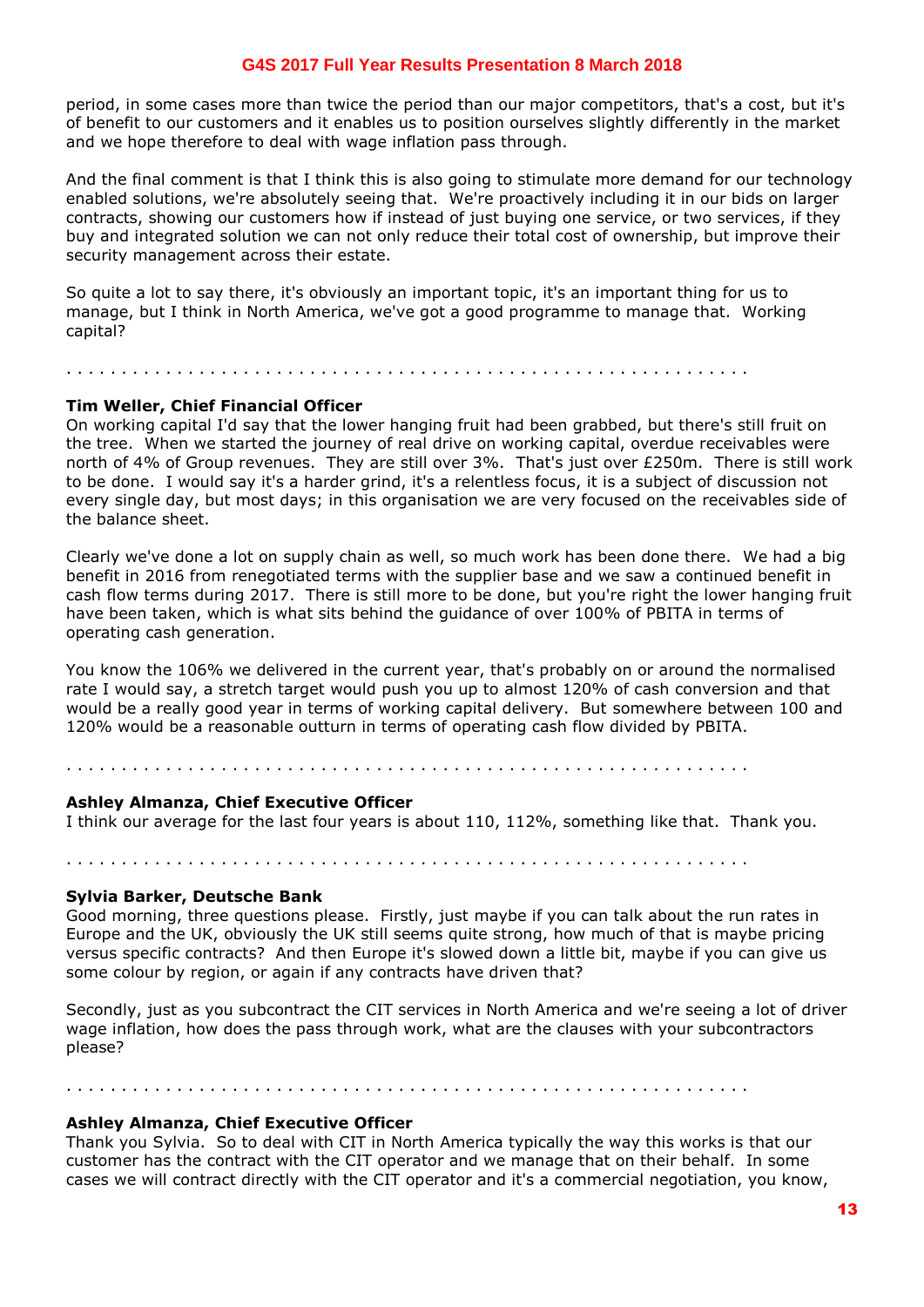just like any other supplier we expect value for money of course, so that would be a commercial negotiation. But in most cases we have a very large customer standing behind us to help us with that negotiation and we have choice in the marketplace.

Run rates, UK and Europe, we did have a good year, particularly in our Security business in the UK, a very good year for sales. Some of that was evident in our revenues in 2017, some of it will come through in 2018.

On the flip side if you're thinking about the UK holistically I think we have quite a cautious view on Care and Justice, we don't see a strong pipeline for the industry as a whole in Care and Justice Services. So on balance I think you know steady as she goes in the UK.

In Europe you know I think growth will continue to be lumpy, we're pleased that it grew very well in 2017 as a whole, not just top line but obviously bottom line very good growth in our bottom line in Europe.

We've got I think a strong sales team in Europe, our service levels are good, so I think there's lots of reasons for us to feel good about our position in Europe and our ability to keep growing. We are definitely pursuing some large contracts in Europe, typically those have longer gestation periods, so we don't know quite when the customer decides and once the customer has decided what the mobilisation period will be. But I think in broad terms we remain positive on the outlook for our business in Europe, indeed more positive than UK. Thank you.

. . . . . . . . . . . . . . . . . . . . . . . . . . . . . . . . . . . . . . . . . . . . . . . . . . . . . . . . . . . . . .

#### **Sylvia Barker, Deutsche Bank**

The microphone has been taken but the large contracts, airport contract win?

. . . . . . . . . . . . . . . . . . . . . . . . . . . . . . . . . . . . . . . . . . . . . . . . . . . . . . . . . . . . . .

#### **Ashley Almanza, Chief Executive Officer**

We did have a large airport contract win, Zeventem, which was a keep actually, but a keep that where again we're bringing more technology to bear. But we have a strong aviation business in Europe. Thank you.

# . . . . . . . . . . . . . . . . . . . . . . . . . . . . . . . . . . . . . . . . . . . . . . . . . . . . . . . . . . . . . .

#### **Andy Grobler, Credit Suisse**

Hi, three as well if I may. Just on Cash technology you've talked about the market sizes of £10bn in your existing and £15bn in the adjacent, how much of that do you think is currently outsourced and what are your expectations really for that changing over the next two, three, five years?

Secondly, on India and the Middle East, still pretty tricky markets. You've talked about them stabilising through this year can you just talk through in terms of the margin decline, how much of that is just natural operational leverage versus price? And when you talk about stabilisation is that both revenue and margin, or just one or the other?

And then thirdly, just on interest what's the guidance in terms of interest charges, cash and P&L charges for this year please?

. . . . . . . . . . . . . . . . . . . . . . . . . . . . . . . . . . . . . . . . . . . . . . . . . . . . . . . . . . . . . .

#### **Ashley Almanza, Chief Executive Officer**

Did you catch the question? You can answer that then, I missed that. Thank you Andy, how much is outsourced, very little, actually there's very low penetration in this market. So you know the point I made earlier is that most of our large customers still do great - most retailers use a conventional cash management process.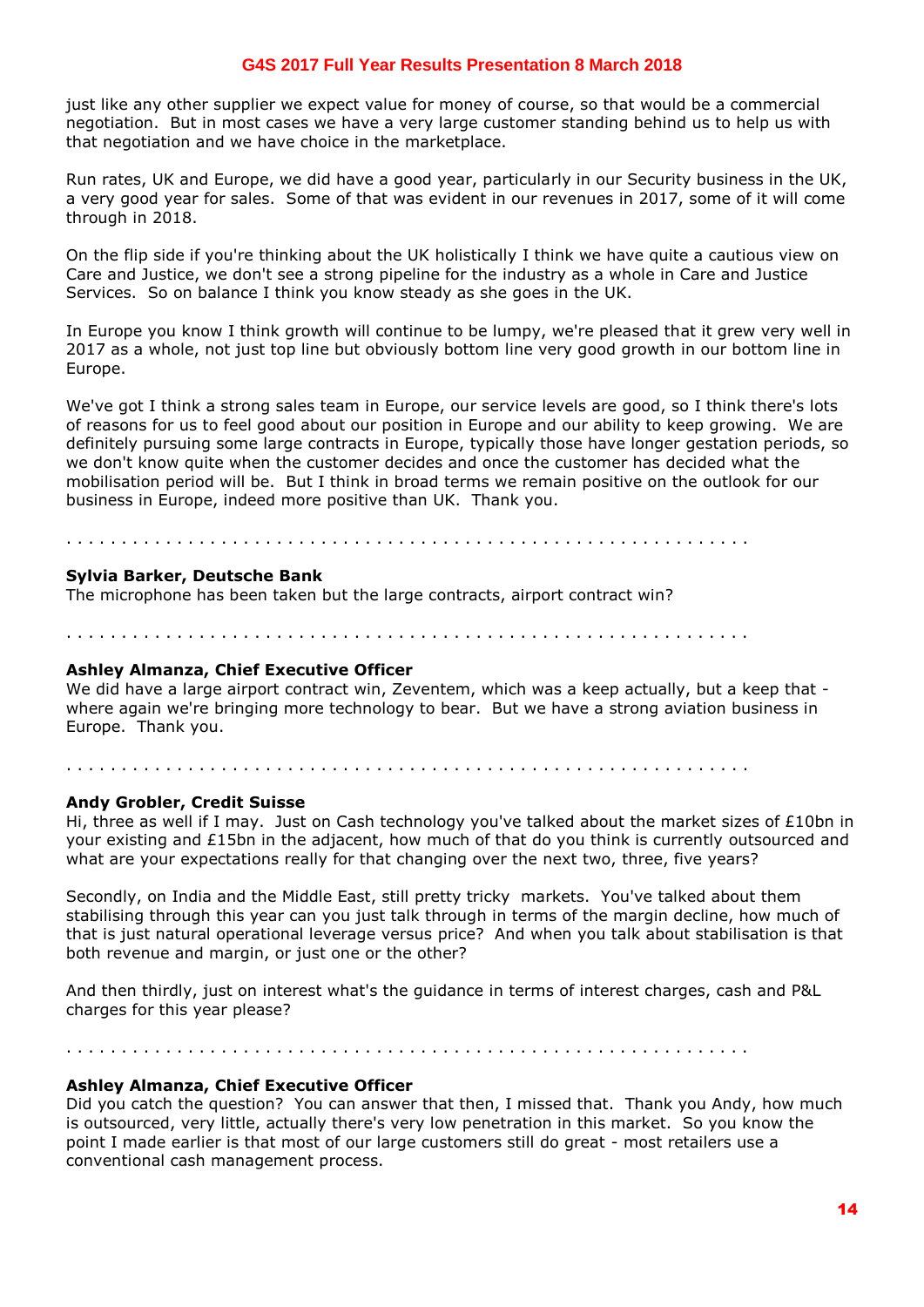Large retailers will typically have a back office in each store, you know count up at the till, take that to the cash office, count up and balance at the cash office, truck and vault company, or armoured truck company comes along, takes the cash, takes it back to a cash pro centre, counts it again, counts it again and so on and so forth. And the cycle repeats itself, it could be two three days, it's longer in some markets before the retailer sees value in their bank accounts. So that is pretty much the picture that we see in most markets, there's very low penetration of this.

Where we do see greater penetration, still very low, is in what you might call smart safes in developed markets. If we look at our own situation we have just under 20,000 solutions deployed across our market today, 20,000 locations if you like. Around 6,000 of those are what we would call big box, end to end solutions. We've got some mid market solutions and then we've got a large portfolio of smart safes out there and that's growing rapidly. But that is not really what we mean when we talk about outsourcing, that is typically applicable to small box formats. It might be a big retailer but they've just got lots of small stores so they have low cash volumes.

For us outsourcing is when the customer really gives you all the substantial parts of managing their cash cycle end to end. And what Brian was saying on the film was what we uniquely in the cash industry are able to offer customers is a software platform that connects a store to the corporate treasury department to the bank account, and provide with that a service that manages that process, optimises CIT, optimises change orders, reduces working capital, reduces leakage, reduces the cost of the service. That's what we mean by outsourcing. Very low penetration in the global market. So most of that £10bn we would regard as addressable.

Middle East, India, a big chunk of it in the Middle East is - let me step back. When we look ahead I think we see India normalising ahead of the Middle East, that's a current view. We think trading conditions in the Middle East remain very difficult. We know this not just from our own business but talking to other participants in the marketplace, talking to other industry players, our customers. Oil prices might be slightly up, they're still half of what they were at the peak, severe physical pressures, a lot of money being spent on conflicts in the region and so on, and this has affected government departments and commercial customers. There is a good deal of operating leverage in those businesses so the difference between the revenue change and the profit changes is a good deal of operating leverage.

An additional factor in the case of the Middle East has been effectively in the Gulf wage increases, so statutory or regulatory wage increases. And in some markets the domestication policy, i.e. policies designed to increase local content when it comes to employment, has also manifested, not just our business but across the piece in the oil services sector, in all industries that bring ex pats in, the cost structure has gone up. Historically that has been fine, you would go to your customer, have a sensible discussion and pass that on. Obviously if your customer base is facing the same sort of economic picture as you that becomes a more difficult process and we saw some of that in the Middle East during 2017. As Tim said we think that that will begin to stabilise in 2018, India first, Middle East second half of the year.

And the third question, interest for Tim.

#### . . . . . . . . . . . . . . . . . . . . . . . . . . . . . . . . . . . . . . . . . . . . . . . . . . . . . . . . . . . . . .

## **Tim Weller, Chief Financial Officer**

Interest. The 2017 interest income statement charge was about £115m and cash interest was about £10m lower and the difference between the two is essentially the unwind of the discount on pensions. So you typically would see a £10m or so differential between income statement charge and net cash interest going out the door.

For 2018 I would say that the income statement charge would be somewhere between £95m and £100m and therefore you would aim off by another  $£10m$  or so around the cash charge.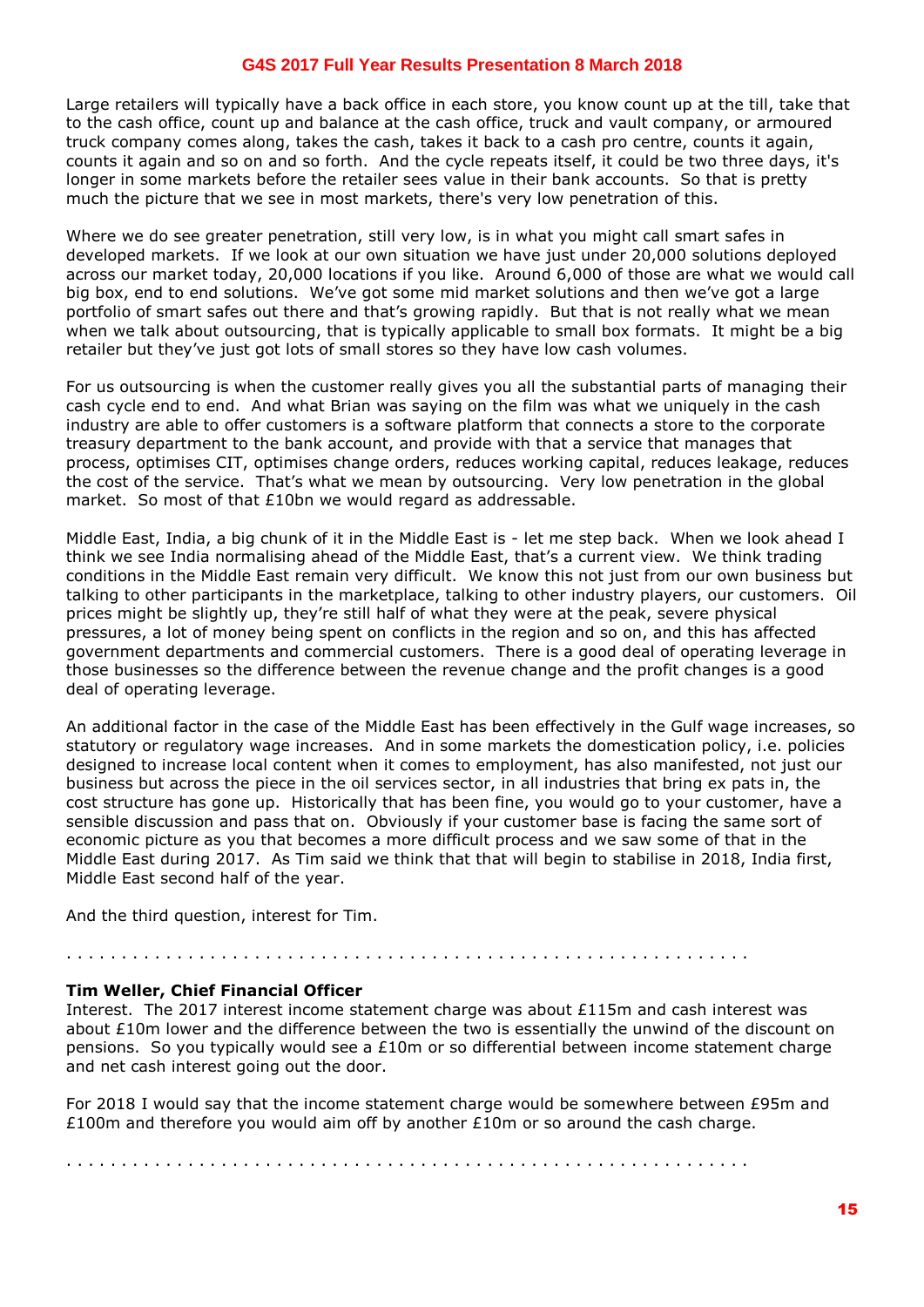#### **Andy Grobler, Credit Suisse**

Can I just ask one follow up on the Cash Solutions. You won your second big retail contract in the US, can you just tell us what stage that contract is at, is it out and being deployed, are revenues coming in, you know how much further until it's fully up and running?

. . . . . . . . . . . . . . . . . . . . . . . . . . . . . . . . . . . . . . . . . . . . . . . . . . . . . . . . . . . . . .

#### **Ashley Almanza, Chief Executive Officer**

We did mobilise. I think as you all know everything stops between - is it called Black Friday?

. . . . . . . . . . . . . . . . . . . . . . . . . . . . . . . . . . . . . . . . . . . . . . . . . . . . . . . . . . . . . .

#### **Helen Parris, Director of Investor Relations**

Yes.

. . . . . . . . . . . . . . . . . . . . . . . . . . . . . . . . . . . . . . . . . . . . . . . . . . . . . . . . . . . . . .

#### **Ashley Almanza, Chief Executive Officer**

The start of the shopping season and January when the retailers won't do any kind of mobilisation or programme change. And now we've resumed. Off the top of my head not sure of the latest position but we're at least halfway through that programme and expected to complete that programme by midyear. So start to see the full year effect in the second half. It's a good question, I think also related to that you all know that we have very strong comps in our North America business in Q4, well second half '16 and first half '17. Those comps will start to roll off as that new programme starts to come through our revenues. So we would expect to see that business start to show better growth in the second half of the year.

. . . . . . . . . . . . . . . . . . . . . . . . . . . . . . . . . . . . . . . . . . . . . . . . . . . . . . . . . . . . . .

#### **Edward Stanley, Redburn**

Two please. Can you give us the size and breakdown of the pipeline by segment if you have that available?

And secondly now that you're under 2.5 times levered and the cash seems to be pretty strong working capital a side, are you starting to look forward to bolt on M&A and if so in which areas?

. . . . . . . . . . . . . . . . . . . . . . . . . . . . . . . . . . . . . . . . . . . . . . . . . . . . . . . . . . . . . .

#### **Ashley Almanza, Chief Executive Officer**

So pipeline, I don't have it off the top of my head to give you a breakdown but I'd say pipeline is broadly the same. When we look at what we're looking - and if you look at our peers in the industry they don't typically present pipelines. I think historically we have done that but frankly our care and justice business, our so called government outsourcing business is of a size now where it doesn't merit the space if you like. But nevertheless it's an important part of our business sustaining a pipeline.

There is a trade-off between size and quality. Ideally what you want is a compact pipeline with very high win rates because then that's pretty efficient, but we can't have what we want all the time so we think we're going to have to maintain a pipeline of £6.5bn to £7.5bn going forward. But the shape of the pipeline is unchanged from what we showed you six months ago in terms of funnel stage if you like, suspects, prospects being - negotiation being broadly the same, and the geographic split would look very similar.

What we might expect to see changing going forward in our sales book and in our order book is more technology enabled revenues, in particular we hope that the money that we're spending standing up new sales and business development capability in Africa, in Singapore, Hong Kong, Indonesia, Malaysia, Philippines, these teams didn't exist 18 months ago, we're spending money. Clearly we've given that proper time to get traction in the marketplace. We're starting to see real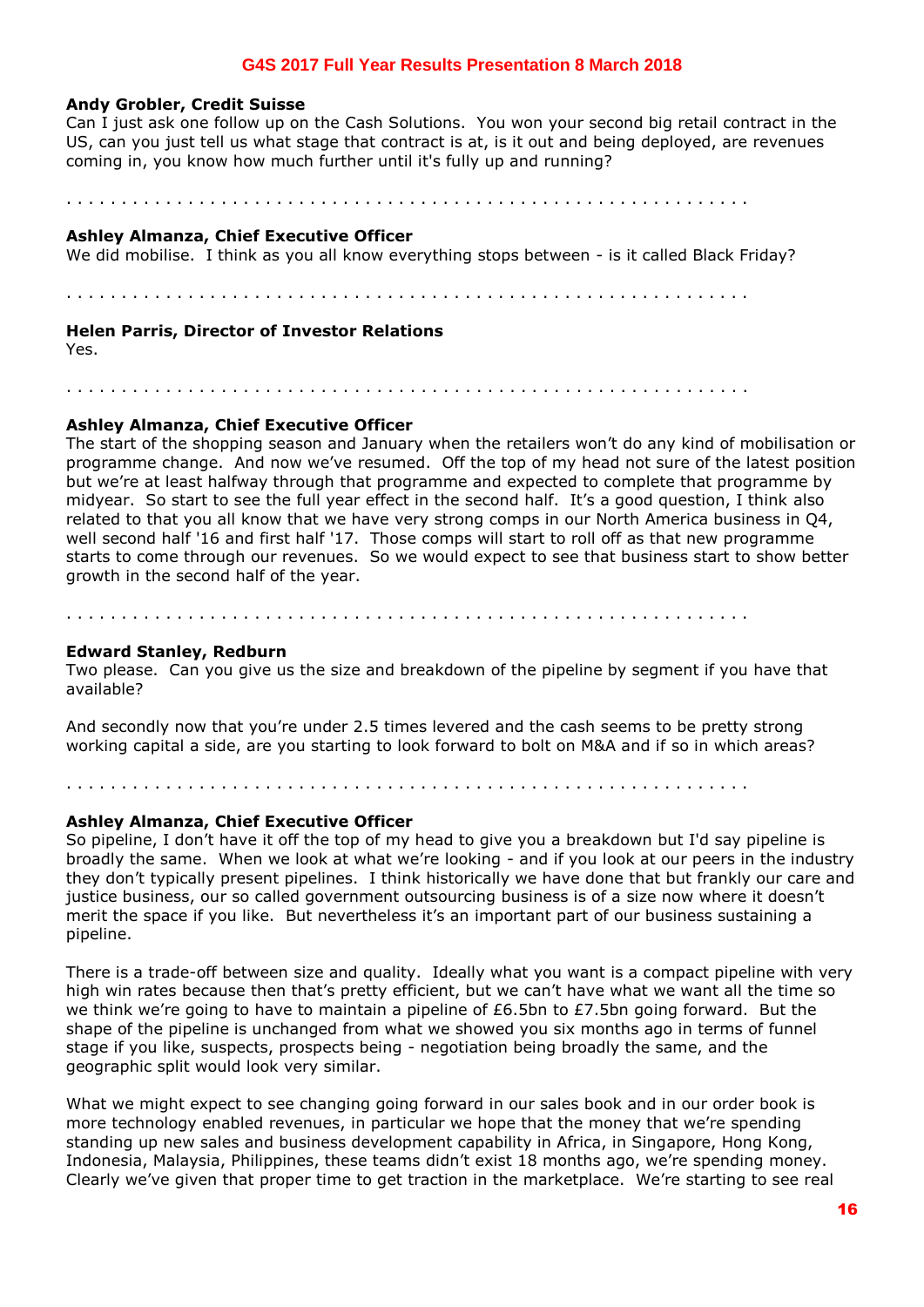interest, real dialogue around pilots; I'm talking now about Cash. And similarly we've invested in emerging markets.

We've obviously historically invested very heavily in developed markets; you know North America, UK, Europe in technology capability to bring that together with our conventional services. We've started to do that in some measure in our emerging markets. So the change I would expect to see is more technology enabled revenues and over time more of that sort of service being delivered in our emerging markets as well.

Usage of cash, I think Tim outlined our priority use of excess cash. We've always looked at bolt on acquisition opportunities around us. And I think the history is quite interesting. If you look at where some of our competitors have been making acquisitions in the last two years you have to go back quite a way actually, before my time certainly, when some smart people in our company decided to buy security technology businesses, secure integration businesses, software technology businesses. And that was the point we were trying to make earlier, we bought these businesses but then we sort of left them to carry on as they had before and they were sort of semi-autonomous, in some cases very autonomous business units. And I think for us the better thing to do with our money has been to spend money on bringing talent in to pull those businesses together and make them work in a coherent way with the core of our business which is Security and Cash.

So that's been the emphasis. I think frankly that's going to be the emphasis. The asset market is pretty hot in some of these countries. Our goal is to grow earnings, grow cash flow and grow the dividend. There are lots of things that we do but that's the end goal. We will always look at what's going on in the industry. If there's an opportunity to get something that's value accretive we'll look at it. And clearly the more financial flexibility we've got the more we can do that. But this will sound a bit like a textbook answer but we mean this, that we have always felt, even when our credit metrics were three times or above three times, that if there was a very good acquisition to make, value accretive, that we could go to our shareholders and say this makes sense, this is why it makes sense, we need the capital. Well obviously as our balance sheet has strengthened we have other options to address those opportunities.

So M&A I think is an important part of any strategy but we've got quite a lot of other things to attend to at the moment so we'll keep looking in the places we've looked with the same sort of commercial discipline that applies to bidding for contracts also applies to bidding for businesses and we have not seen anything that would make a significant difference to our business on value accretive terms I should say, yet.

. . . . . . . . . . . . . . . . . . . . . . . . . . . . . . . . . . . . . . . . . . . . . . . . . . . . . . . . . . . . . .

#### **Kean Marden, Jefferies**

Good morning. Could I first of all touch on India? So is there anything potentially G4S specific that would explain your trading during 2017? Because there is a quoted peer out there that does seem to be delivering reasonable growth at the moment in that market.

Secondly, has G4S decided yet whether it intends to bid the successor to Compass later on this year?

And then thirdly just wondering whether Tim could give us some insight into what future restructuring costs we should plug into the model? I can see obviously that you've got a programme to take efficiencies out and just need to plug something in this spreadsheet. Thanks.

. . . . . . . . . . . . . . . . . . . . . . . . . . . . . . . . . . . . . . . . . . . . . . . . . . . . . . . . . . . . . .

#### **Ashley Almanza, Chief Executive Officer**

Sorry could you repeat the second part of your question please?

. . . . . . . . . . . . . . . . . . . . . . . . . . . . . . . . . . . . . . . . . . . . . . . . . . . . . . . . . . . . . .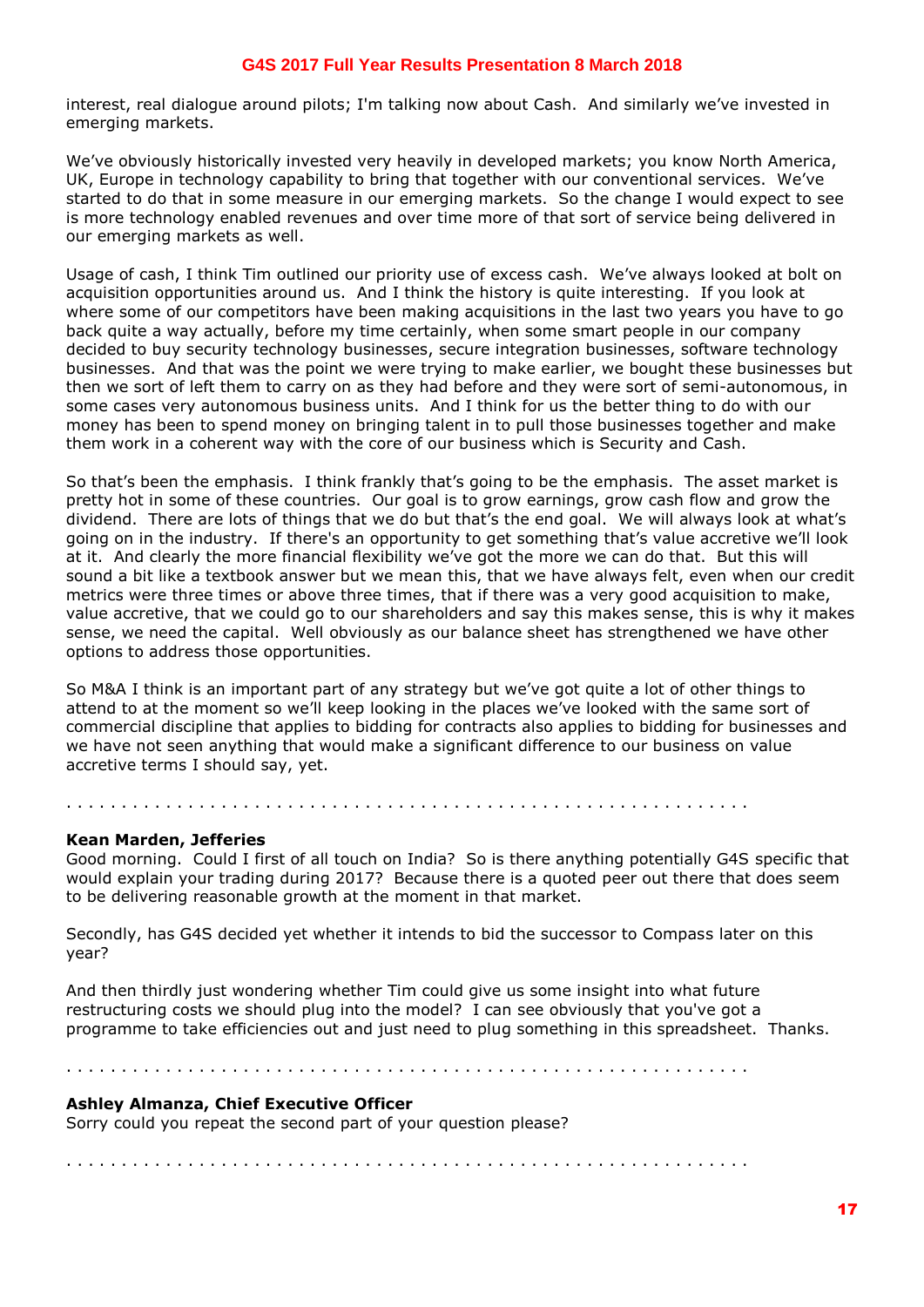#### **Kean Marden, Jefferies**

The Compass successor.

. . . . . . . . . . . . . . . . . . . . . . . . . . . . . . . . . . . . . . . . . . . . . . . . . . . . . . . . . . . . . .

## **Ashley Almanza, Chief Executive Officer**

Okay thank you.

So India yes and no. I think the whole market there's been a change in the way that regulation is run in India. The first factor was so called demonetisation and that affected our customers, would have affected other participants. The changes to the way that the market, and when we say the market really what we mean is foreign investors, it's the regulation of foreign companies that has changed moving from FIPB which was disbanded to a department called MHA, and all of the different people, different processes, that should affect all foreign players equally. It doesn't, it affects us more because we're the biggest and because we operate in the premium segment in the market.

And so I suppose the nicest way to say this is that there are some market segments where these factors matter less is how I'd put it, and we can definitely go there and grow. We have decided not to go into those market segments and that won't change, we are not going to participate in those market segments where we could grow. I would think the better thing to do is continue to pursue the same business model. We are actually seeing resolution in many of our states; I don't have the number to hand. Søren was it 15? How many states have we resolved our regulation now?

. . . . . . . . . . . . . . . . . . . . . . . . . . . . . . . . . . . . . . . . . . . . . . . . . . . . . . . . . . . . . .

## **Søren**

Yeah 15.

. . . . . . . . . . . . . . . . . . . . . . . . . . . . . . . . . . . . . . . . . . . . . . . . . . . . . . . . . . . . . .

#### **Ashley Almanza, Chief Executive Officer**

Around 15. So we're getting there slowly which is why we think we will see a return to normal over time in India.

Compass, don't know. Clearly the customer is very keen to have us in the process. There are two large suppliers. There's a third clearly and I think it's Clearsprings runs the London market that's a special market which I don't think we will be the natural supplier for. There are only two other suppliers in the market who have got the expertise to manage a very, very, very complex contract.

If the contract was offered on the same terms clearly we would not participate. I'm going to guess that the other supplier would also not participate. We've both seen enough to know that that's not a viable model. I think there's every sign that the customer understands that, knows that. The discussions are constructive, positive. It's clearly in the interest of the customer to put something into the market which the market regards as a viable contract. We don't know what the final contract terms and conditions are going to look like.

We're clearly seen on valuable capability. I am sure this statement will be contested but we would somewhat immodestly say we're the most efficient operator in the market. We hear that from reliable sources. So I think with that capability we know that we've got something of value to offer. And you know if what is put to the market is sensible then maybe. But certainly not on the terms and conditions that we've seen before.

Restructuring, Tim.

. . . . . . . . . . . . . . . . . . . . . . . . . . . . . . . . . . . . . . . . . . . . . . . . . . . . . . . . . . . . . .

**Tim Weller, Chief Financial Officer**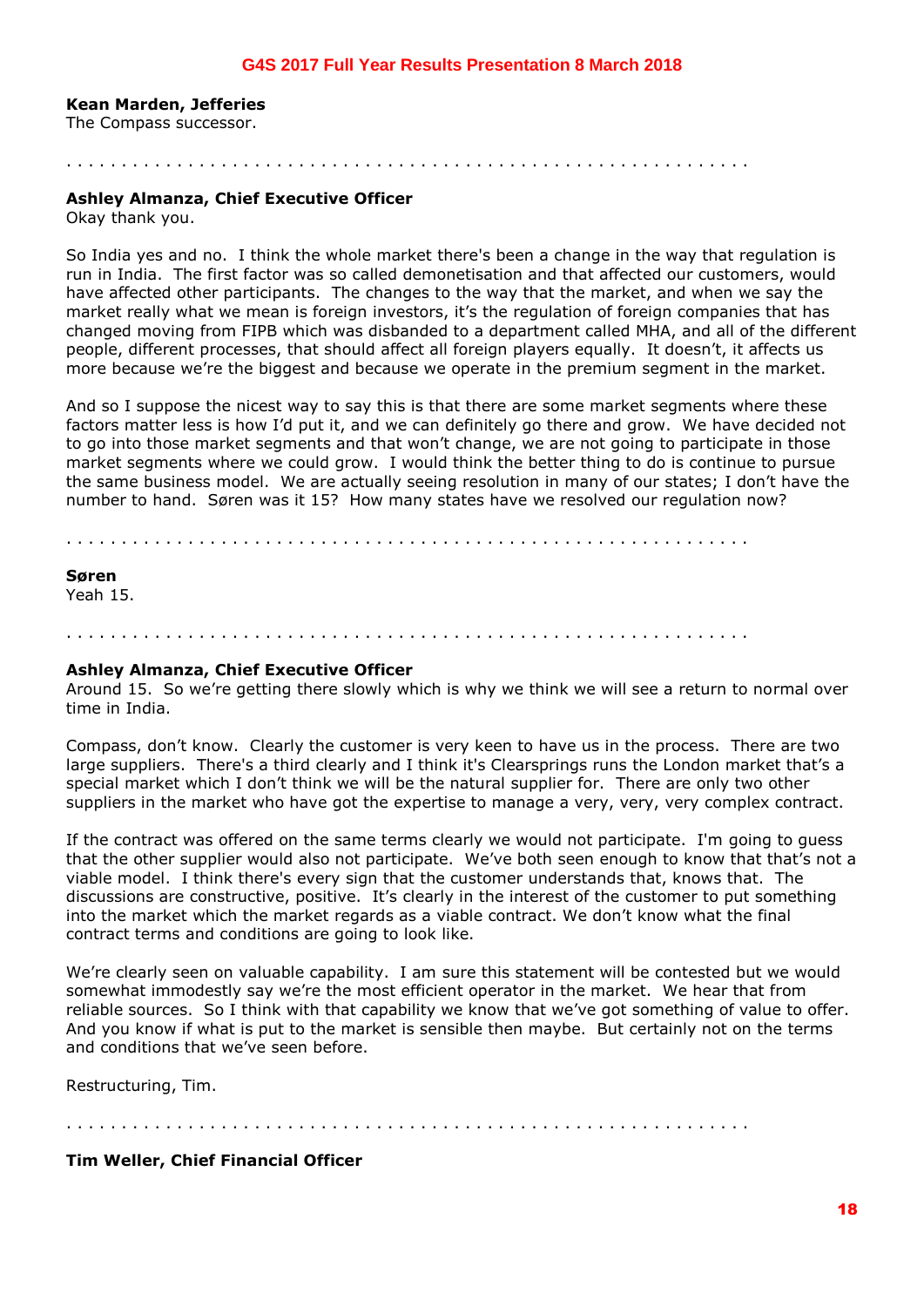Yeah the pre-tax restructuring charge in 2017 was  $E20m$ . That was up from  $E12m$  in the prior year and that really reflected the coming to an end of the strategic restructuring that we launched in 2013. Of course in the middle of last year we announced a further wave of efficiency drive in the organisation and therefore if you like we've restarted a strategic restructuring programme.

In terms of what to build into the model for the current year, I would say similar to that level that we saw in 2017. The cash cost may be a little bit lower than that but the income statement charge I would expect to be a similar level to that that we saw in 2017.

. . . . . . . . . . . . . . . . . . . . . . . . . . . . . . . . . . . . . . . . . . . . . . . . . . . . . . . . . . . . . .

#### **Ashley Almanza, Chief Executive Officer**

I think we've got two years of heavy lifting to do to get our productivity gains, some of which of course is related to financing but you take out the financing, and to capture those productivity gains we've got about two years of heavy lifting to do and then we should be set.

I should say by the way that these - what we have in front of us, is all double digit internal rate of return after tax. So this is good investment.

. . . . . . . . . . . . . . . . . . . . . . . . . . . . . . . . . . . . . . . . . . . . . . . . . . . . . . . . . . . . . .

#### **Allen Wells, Exane BNP Paribas**

Hi good morning. Two quick follow ups. Firstly just on capex. Notice absolute capex number was down this year. If I compare this to some of your competitors, I mean Securitas capex has been creeping up, even some of the cash guys it's been going up. Maybe you can explain what the slight change in strategy is in there, bearing in mind you're all sort of targeting bigger players, the sort of technology angle. And obviously noticing that the capex is actually below D&A for you guys as well so maybe how that's achieved, that's the first question.

And then secondly just on the additional provisions that are going onto the UK. I think £19m, not sure if I missed that, but what contract is that exactly on if there's one specific? Any granularity or details there much appreciated. Thank you.

. . . . . . . . . . . . . . . . . . . . . . . . . . . . . . . . . . . . . . . . . . . . . . . . . . . . . . . . . . . . . .

#### **Ashley Almanza, Chief Executive Officer**

Thank you. So on capex I think a number of important factors here. First we have absolutely tightened up our capital rationing processes so we don't delegate capital allocation to regions per se, we set the capital budget centrally. We do that because we want all of the opportunities to invest to go into one pool and for one idea to compete against another idea and we fund the best ideas. That's the first thing that's changed. I can't comment on whether our competitors take that approach or not. Certainly that was a change in our company.

I think our productivity programmes are not focused only on opex. If you think about something as simple as route optimisation, well one of the biggest benefits - the two big benefits are wages and capital. You need fewer vehicles if you can optimise your route. We've optimised our branch networks in our Cash businesses in UK and Europe, that brings substantial capital benefits. You've got lower replacement costs and lower maintenance costs. So it gets a lot of attention. I think that has delivered some benefits.

I think the other thing that is very important that has changed, and this may be and in some cases is a reason for a difference between us and our competitors, if you think about let's take the world's biggest security market, the United States. We made a conscious decision to first go after the, let's call it the Fortune 500 market, so top end of the middle market and the large enterprise space. And when we talked earlier about integrated solutions that's where we've had most of our traction. That's where we've seen the benefits of keeping and growing current business and winning new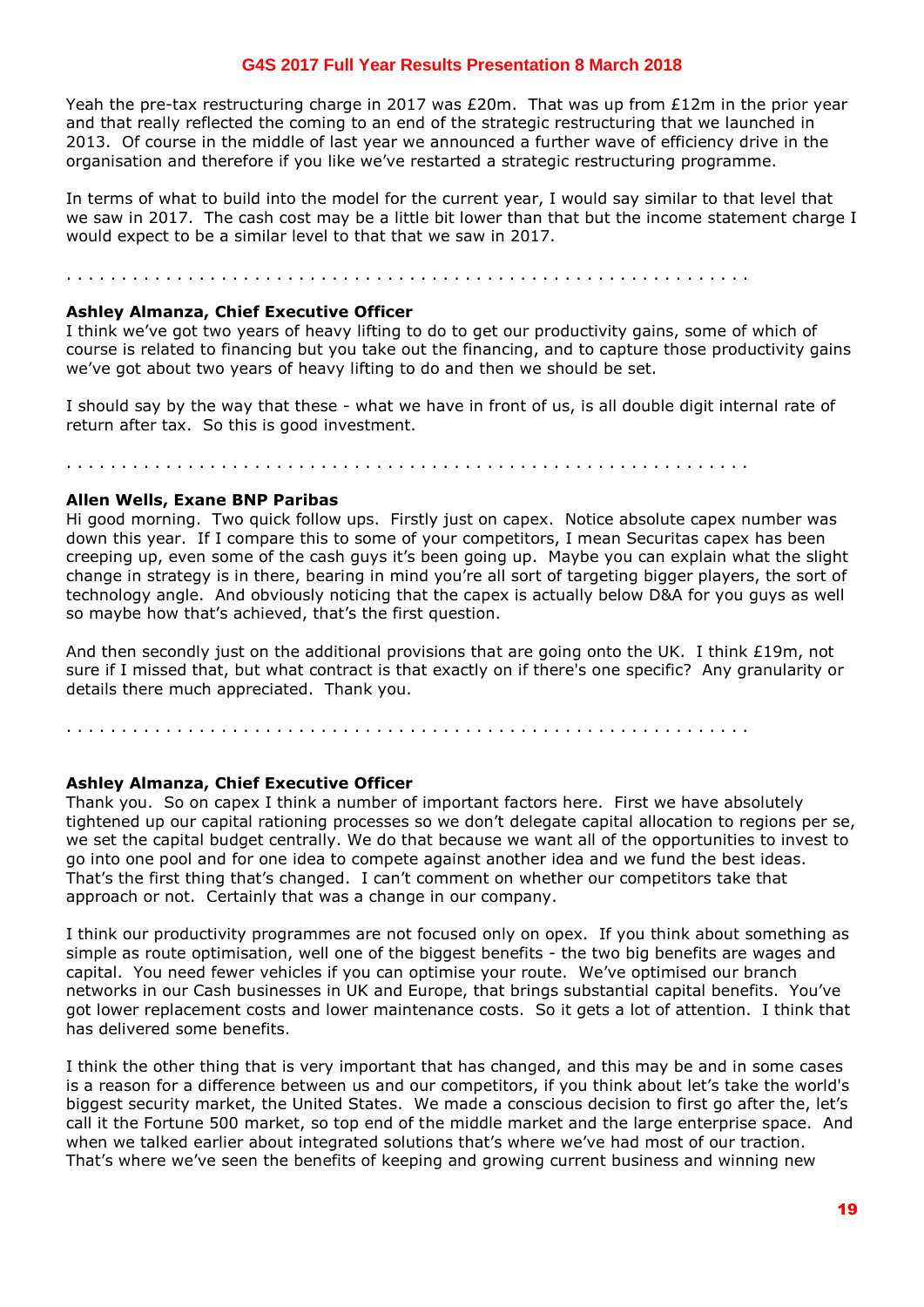business. I can't think off the top of my head of a single customer that has wanted us to own the infrastructure in those accounts.

So our competitors I believe have - in fact we know that whilst we focused very much on that end of the market believing that we get that right the mid market ought to be something that we can move to and are starting to move to now. Our competitors have focused more on the mid market, not exclusively but I think that their customers and some of them say this, want them to own the infrastructure. And I think some of our competitors are - obviously I can't speak for them but from what I see and what they see, are maybe rethinking that model. At some point your balance sheet is going to tell you that you need more capacity and one of our competitors recently was quoted as saying we're not a bank. Well I don't know if that - so we don't know yet. I mean we have got a bigger presence in the mid market. If that is the model that customers want to adopt then we will step up to the plate and our capex would go up if it's good business and it makes sense to do it.

But anyway I think that's a very important difference in our Secure Solutions business. In our Cash Solutions business apart from rationalising our network, optimising our routes and therefore reducing our fleet requirements which has come through capex, I think there is a point here about capital intensity in the industry as a whole. If we are right and the two critical trends that we think we have started to see, if those trends continue, that is to say outsourcing of conventional cash handling, and secondly a shift towards new forms of cash handling using technology, those two trends take hold firmly, then in principle unit capital intensity should go down.

So we ought to get much higher rates of capital utilisation in the traditional cash infrastructure. And we know that in our Retail Cash Solutions again in the upper end of the mid market and the large enterprise space which is an enormous market, untapped still, the customers have so far preferred to own the infrastructure. Again if that was to change we would have a range of financing options available to us or to the customer. Very often our customer bluntly has got a stronger balance sheet than us and has access to cheaper funds than us so it doesn't take very long for both of us who should own the infrastructure. But regardless of who owns it our view is that capital intensity in the industry will change and will become more efficient as new technology gradually over time has an impact on the existing infrastructure.

So those are all important factors. As we push these programmes out of the United States, as we push out of the large enterprise segment into the mid market and into emerging markets that might change. Obviously we would want proper compensation if we were using our balance sheet. So that's kind of a very rounded answer, lots of moving parts.

Tim can you comment on…

## **Tim Weller, Chief Financial Officer**

On the onerous contracts, yeah. The charge in the year was  $E19m$  and the phrase we're using here is primarily related to the anticipated total losses in respect of certain UK contracts. As a matter of fact in the onerous contract bucket we have technically a handful of contracts. We talked a little bit earlier about one of the big ones coming to an end in 2019 and therefore factually the £62m provision we have for onerous contracts, the bulk of that gets utilised over the next couple of years because that one big contract ends up rolling off.

. . . . . . . . . . . . . . . . . . . . . . . . . . . . . . . . . . . . . . . . . . . . . . . . . . . . . . . . . . . . . .

There is a long tail out to I think the mid 2030s, but 60% of the £62m will get utilised over the next two and a half years. So it will become a much smaller feature of this organisation going forwards. And in many ways the most important thing about onerous contracts is those contracts were contracts we had in 2013 and earlier. We have had no new onerous contracts emerging. We do keep calling them legacy onerous contracts and that is a technically correct description.

. . . . . . . . . . . . . . . . . . . . . . . . . . . . . . . . . . . . . . . . . . . . . . . . . . . . . . . . . . . . . .

## **Ashley Almanza, Chief Executive Officer**